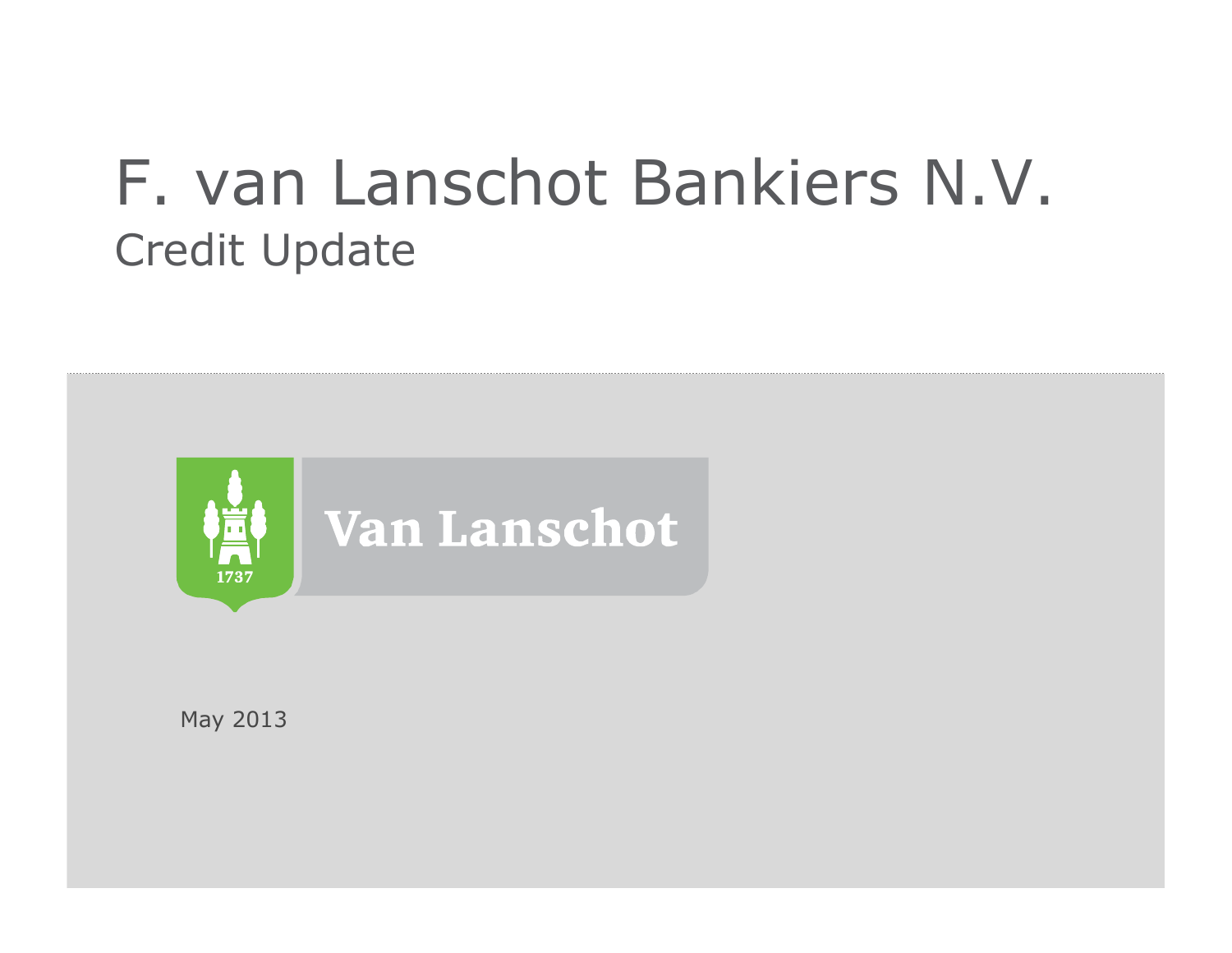### Content



Profile of Van Lanschot

2012 annual results and Q1 2013 trading update

Funding and liquidity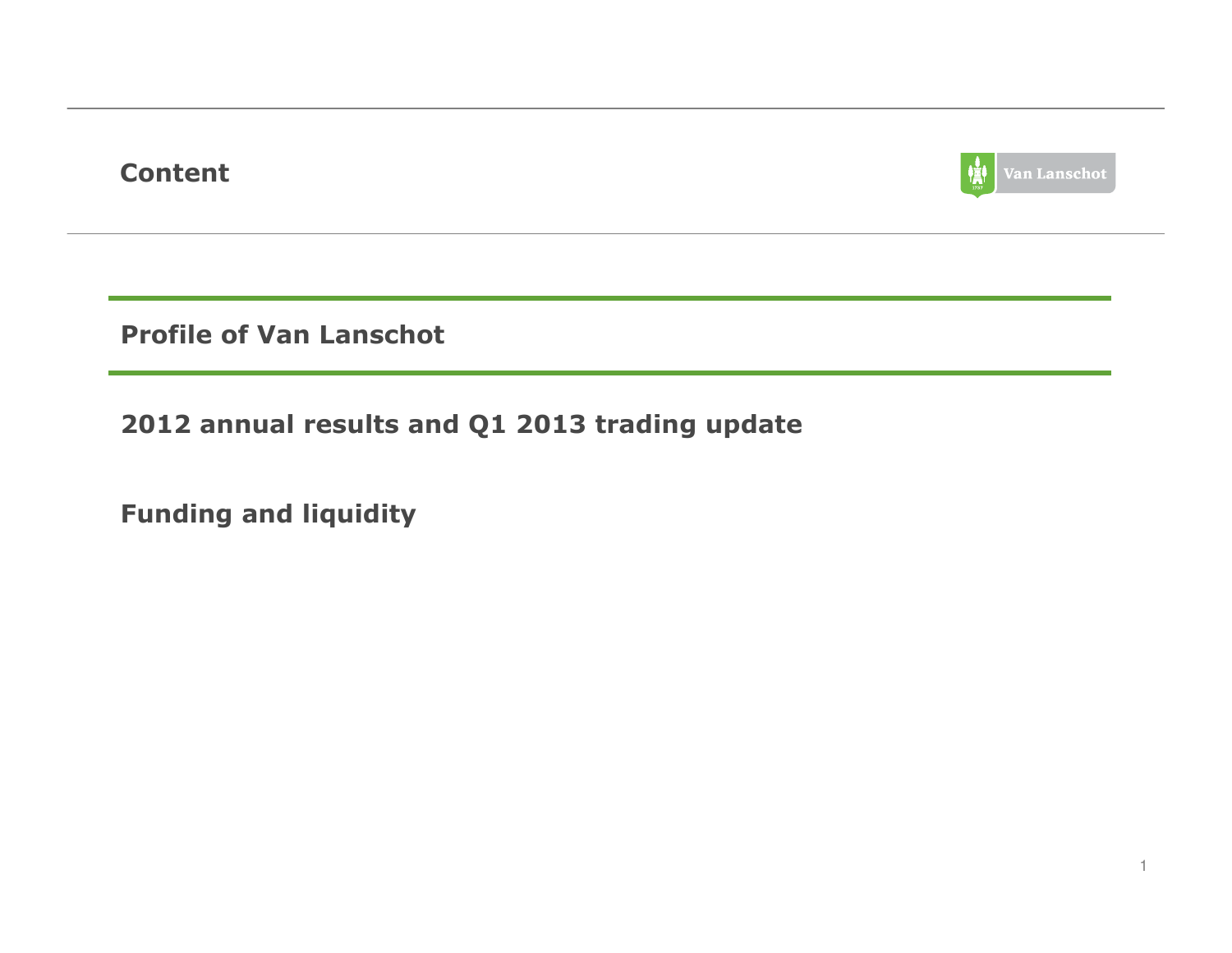#### Executive summary



#### Profile of Van Lanschot

•The oldest independent bank in the Netherlands with history dating back more than 275 years

attention, whereby the interests of the client really do •A relationship-oriented bank, with genuine personal come first

 $\mathcal{L}$  sets us apart sets us apart sets us apart sets us apart sets us apart sets us apart sets us apart sets us apart sets us apart sets us apart sets us apart sets us apart sets us apart sets us apart sets us apart se •Local visibility with 34 offices and client meeting centres in the Netherlands, Belgium and Switzerland

#### Key financials

|                                | Q1 2013      | FY 2012      |
|--------------------------------|--------------|--------------|
| Core Tier 1 ratio (%)          | 11.9%        | 11.0%        |
| Funding ratio $(% )$           | 83.1%        | 84.4%        |
| Leverage ratio $(% )$          | $7.4\%$      | 7.5%         |
| Client assets $(\epsilon)$     | 53.0 billion | 52.3 billion |
| Underlying profit $(\epsilon)$ | 26.3 million | 2 million    |

#### **Strategy**

•Our objective is to preserve and create wealth for clients

•We choose to be a pure-play, independent wealth manager

•We strongly believe that wealth management offers attractive growth opportunities and that we have inherent and distinctive strengths

•Private banking, asset management and merchant banking are the areas in which we excel

#### Financial targets 2017

Core Tier I ratio > 15%

Return on Core Tier I equity of 10-12%

Cost-income ratio of 60-65%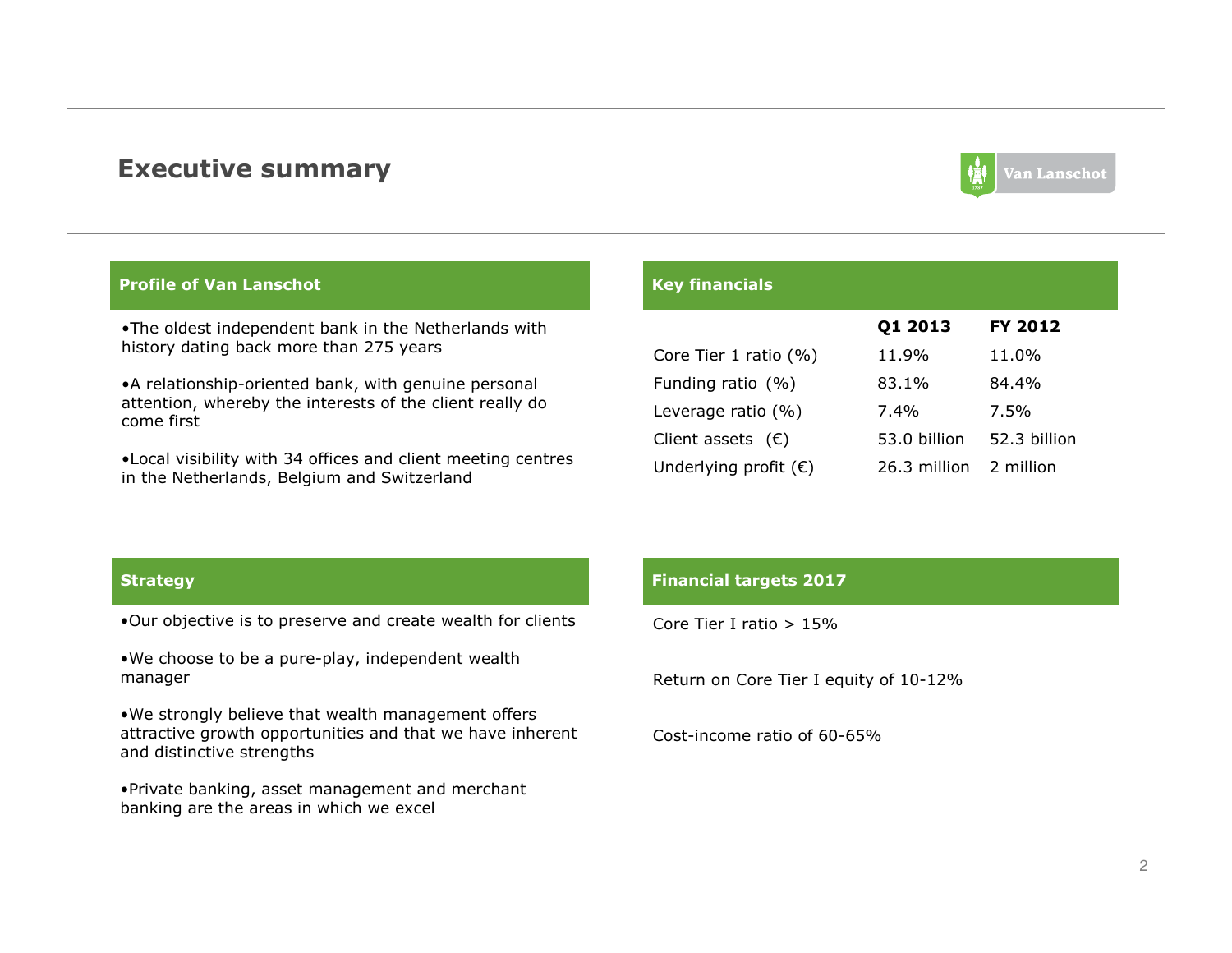### Evolution into an independent Private Bank





- •Our objective is to preserve and create wealth for clients
- •We choose to be a pure-play, independent wealth manager
- • We strongly believe that wealth management offers attractive growth opportunities and that we have inherent and distinctive strengths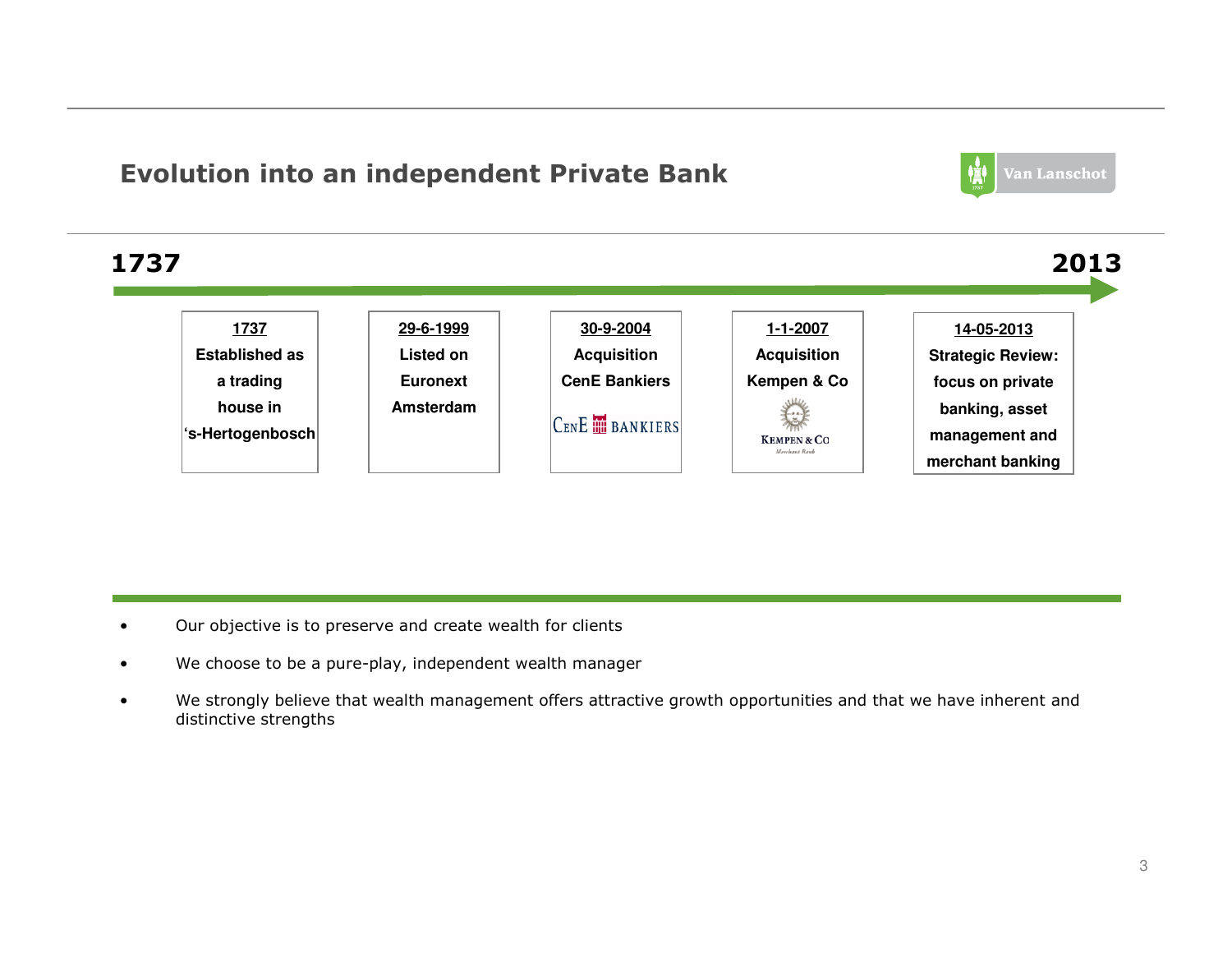#### Van Lanschot: a local and authentic bank



- • Local visibility with 34 offices and client meeting centres in the Netherlands, Belgium and Switzerland
- Van Lanschot is the number 2 player in the Netherlands and Van Lanschot is the number 2 player in the Netherlands and Belgium with a market share of around 15% in the private banking market
- A relationship-oriented bank, with genuine personal attention, whereby the interests of the client really do come first
- • Strong brand with an outspoken experience – exclusive, solid – as has been the case for the past 275 years

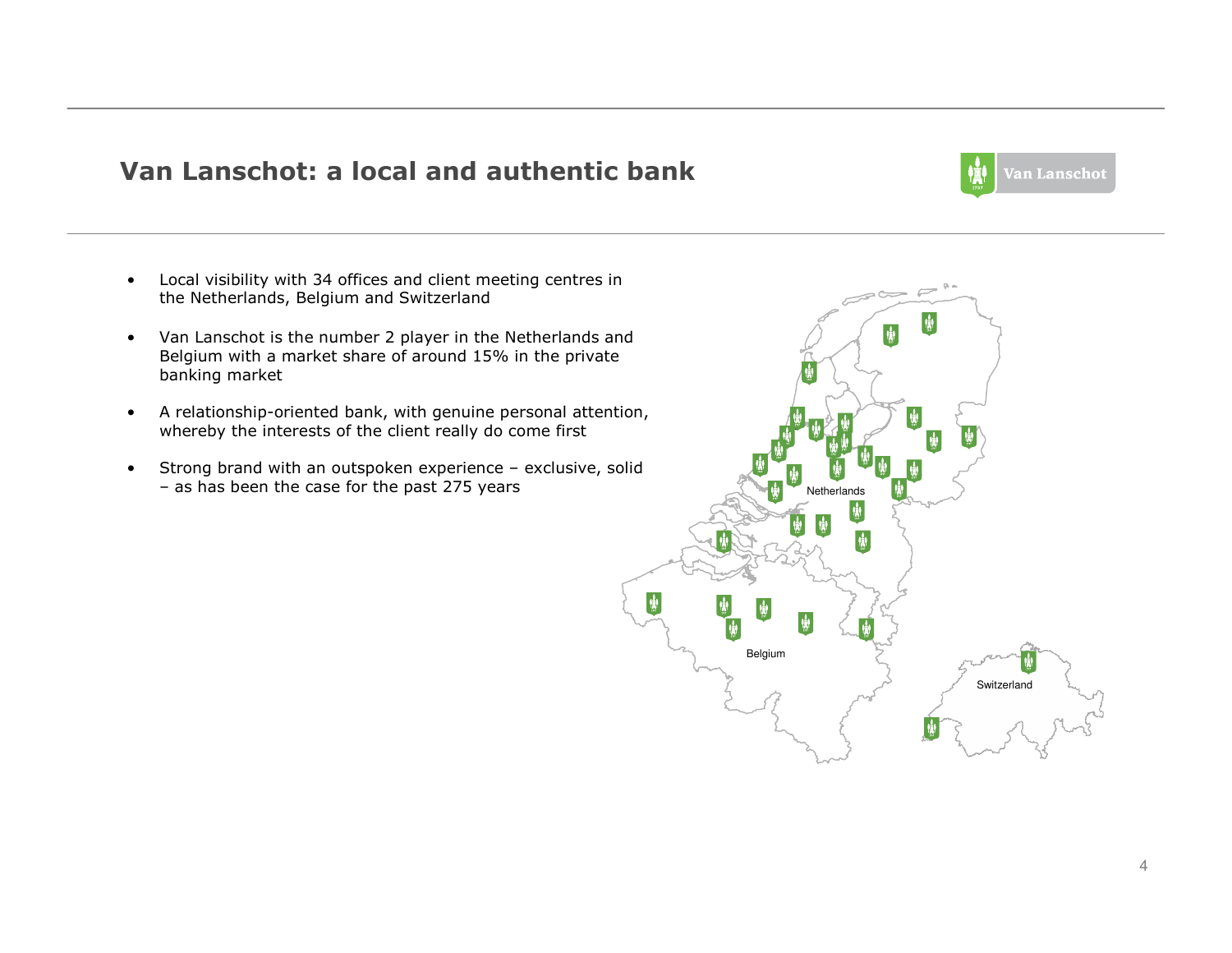#### Experienced and balanced management board



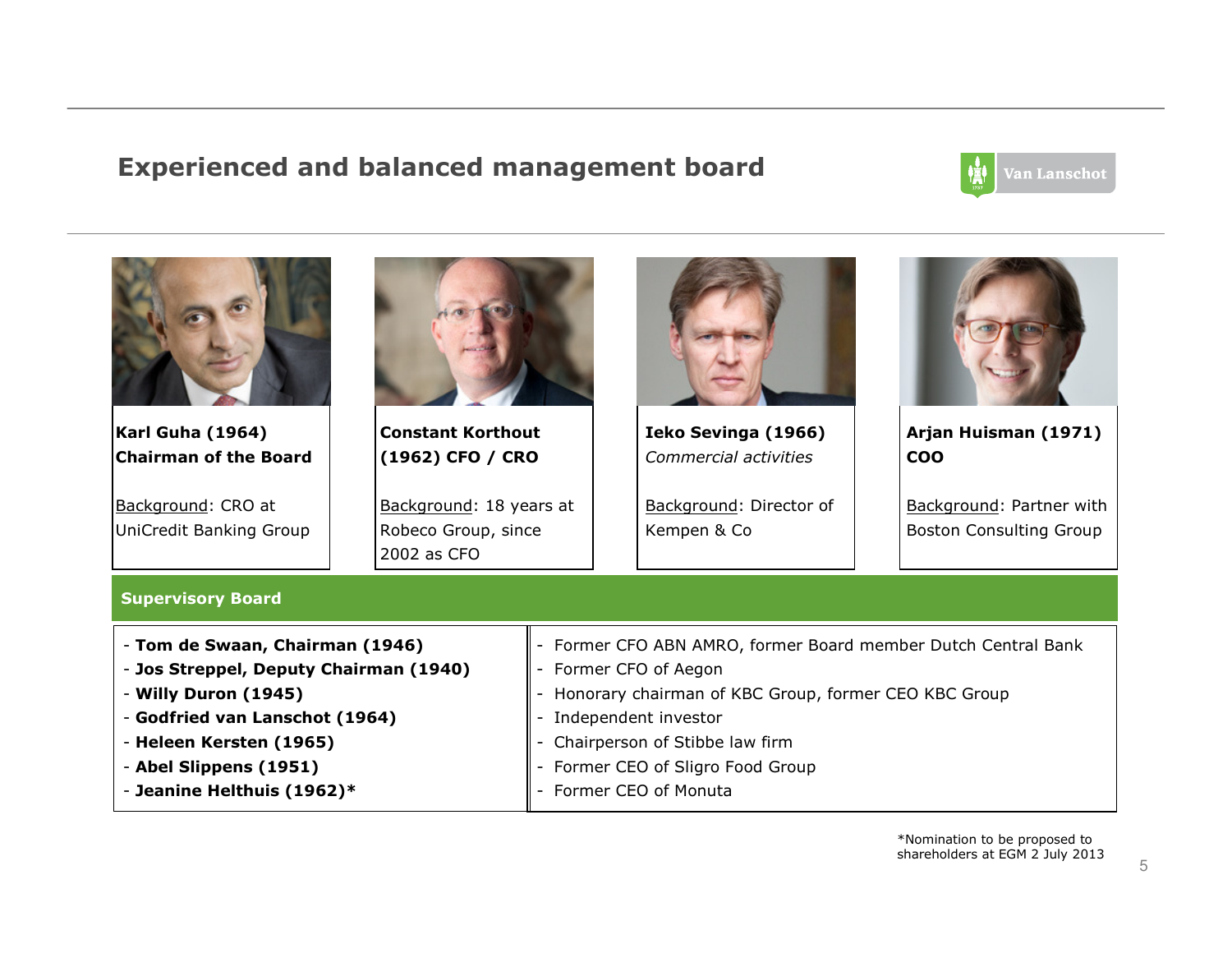### Van Lanschot is listed on the Amsterdam stock exchange



| Delta Lloyd             | 30% | Shareholder since the early 1970s                                                                                                                                                      |
|-------------------------|-----|----------------------------------------------------------------------------------------------------------------------------------------------------------------------------------------|
| <b>ABP</b>              | 13% |                                                                                                                                                                                        |
| Rabobank                | 12% | As a result of the acquisition of Friesland Bank on 2 April 2012                                                                                                                       |
| Stichting FB Oranjewoud | 11% | Charitable association, former shareholder of Friesland Bank                                                                                                                           |
| Van Lanschot family     | 11% | Shareholder agreement renewed in May 2011, with right to maintain<br>shareholding at current level in the event of share issues and to nominate<br>one member of the Supervisory Board |
| <b>SNS Reaal</b>        | 5%  |                                                                                                                                                                                        |
| Management and staff    | 4%  | As a result of the acquisition of Kempen & Co<br>Increasing employee ownership through remuneration policy and<br>employee share plan                                                  |
| Freefloat               | 14% |                                                                                                                                                                                        |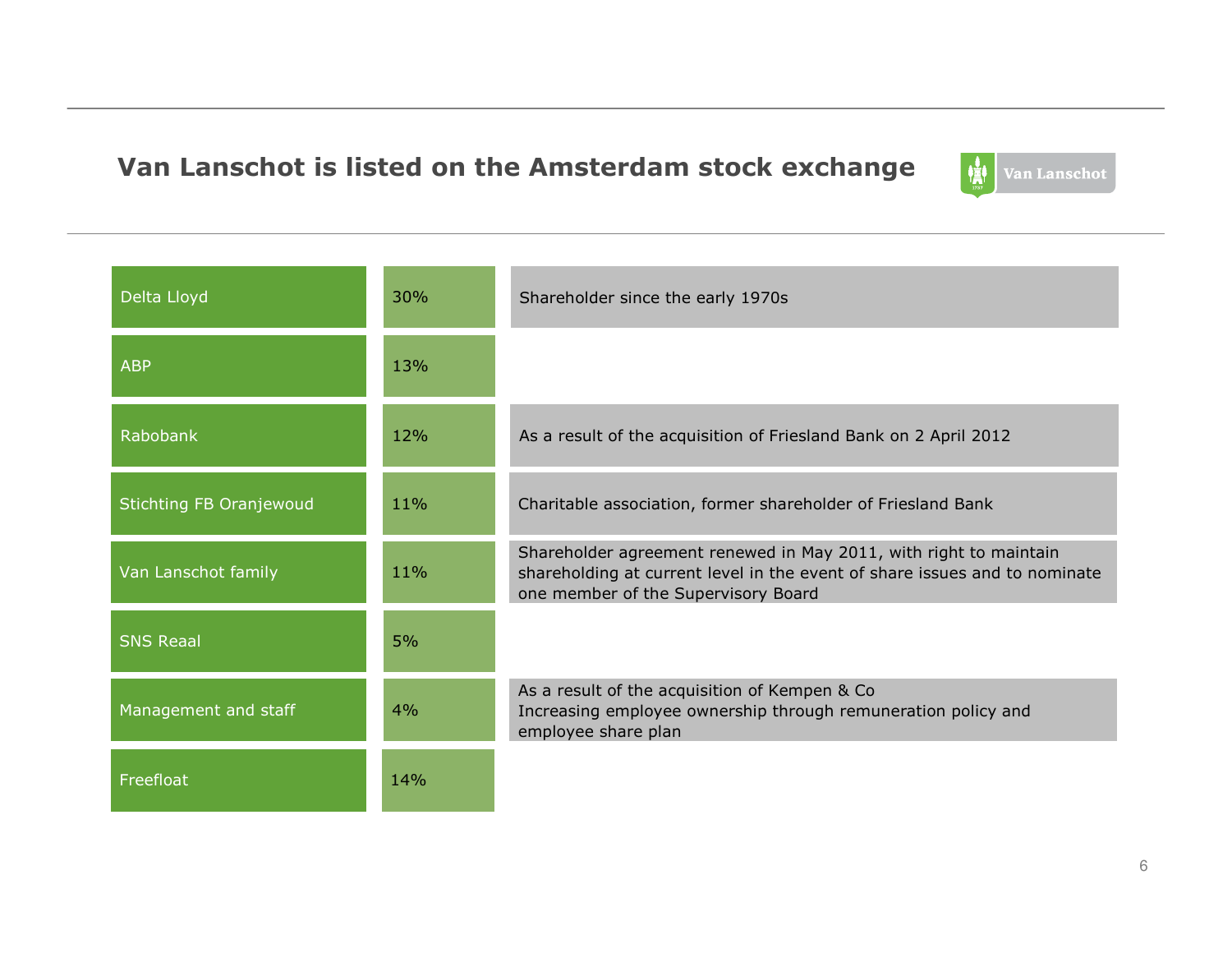### Solid profile reflected in strong creditworthiness



On 16 November 2012, Standard & Poor's (S&P) downgraded the credit ratings of almost all Dutch banks. These downgrades were the result of a negative reassessment of the country risk faced by the Dutch banks due to the macro-economic conditions in the **Netherlands** 

#### Standard & Poor's

•Long-term credit rating: BBB+

•Outlook long-term credit rating: Negative

•Short-term credit rating: A-2

•Latest rating report: 11-01-2013

#### **Fitch**

•Long-term credit rating: A-

•Outlook long-term credit rating: Negative

•Short-term credit rating: F2

•Latest rating report: 14-11-2012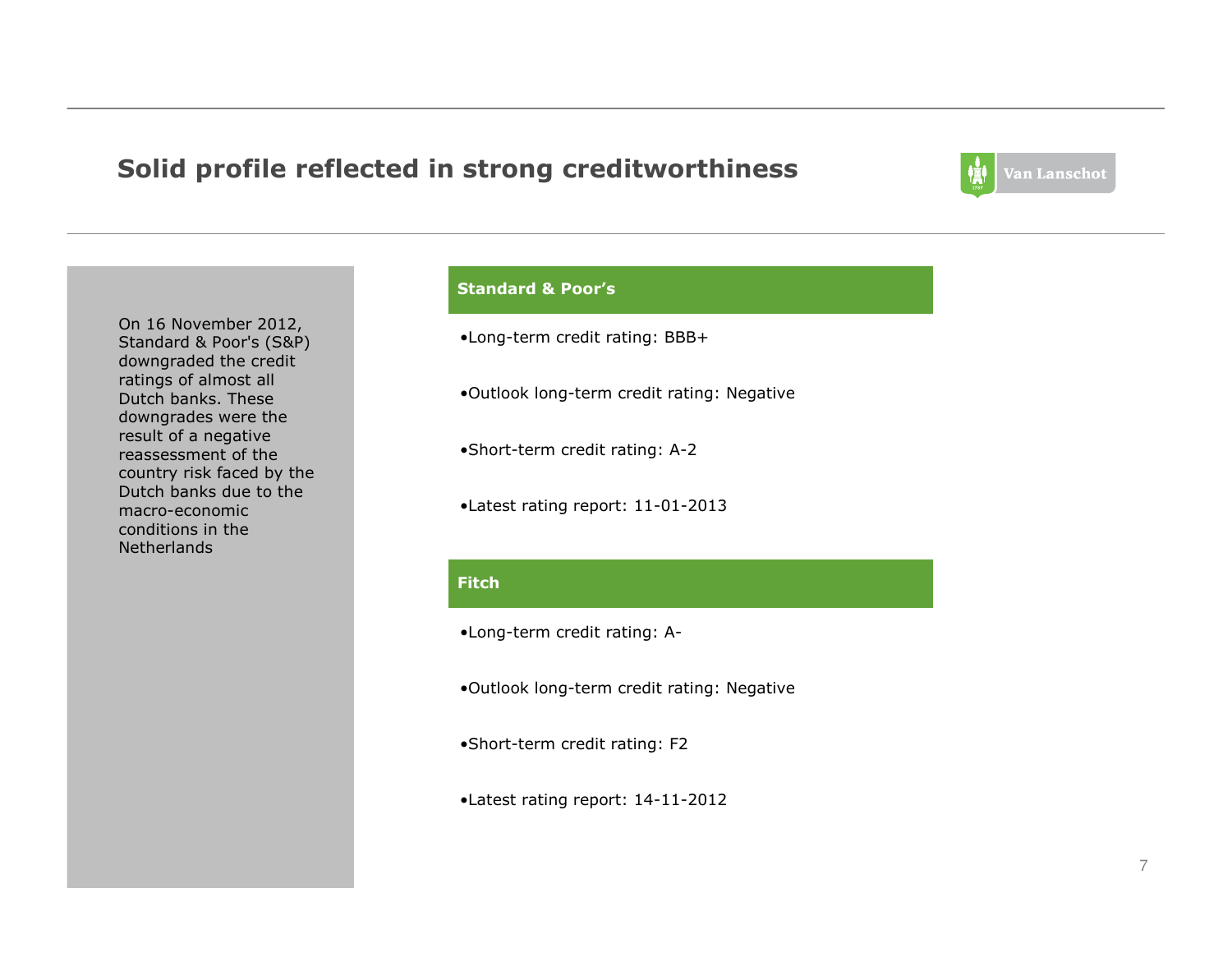### Our strategy is to focus, simplify and grow



Our strategy is to:

**Focus** on private banking in combination with asset management and merchant banking, and actively reduce activities not linked to private banking

Simplify our product offering, client service model and<br>---IT/operations

**Grow** through a revised offering to clients in private<br>banking, and continuing the success of asset manage banking, and continuing the success of asset management and merchant banking

Our business model will allow us to have an asset-light balance sheet and strong capital base

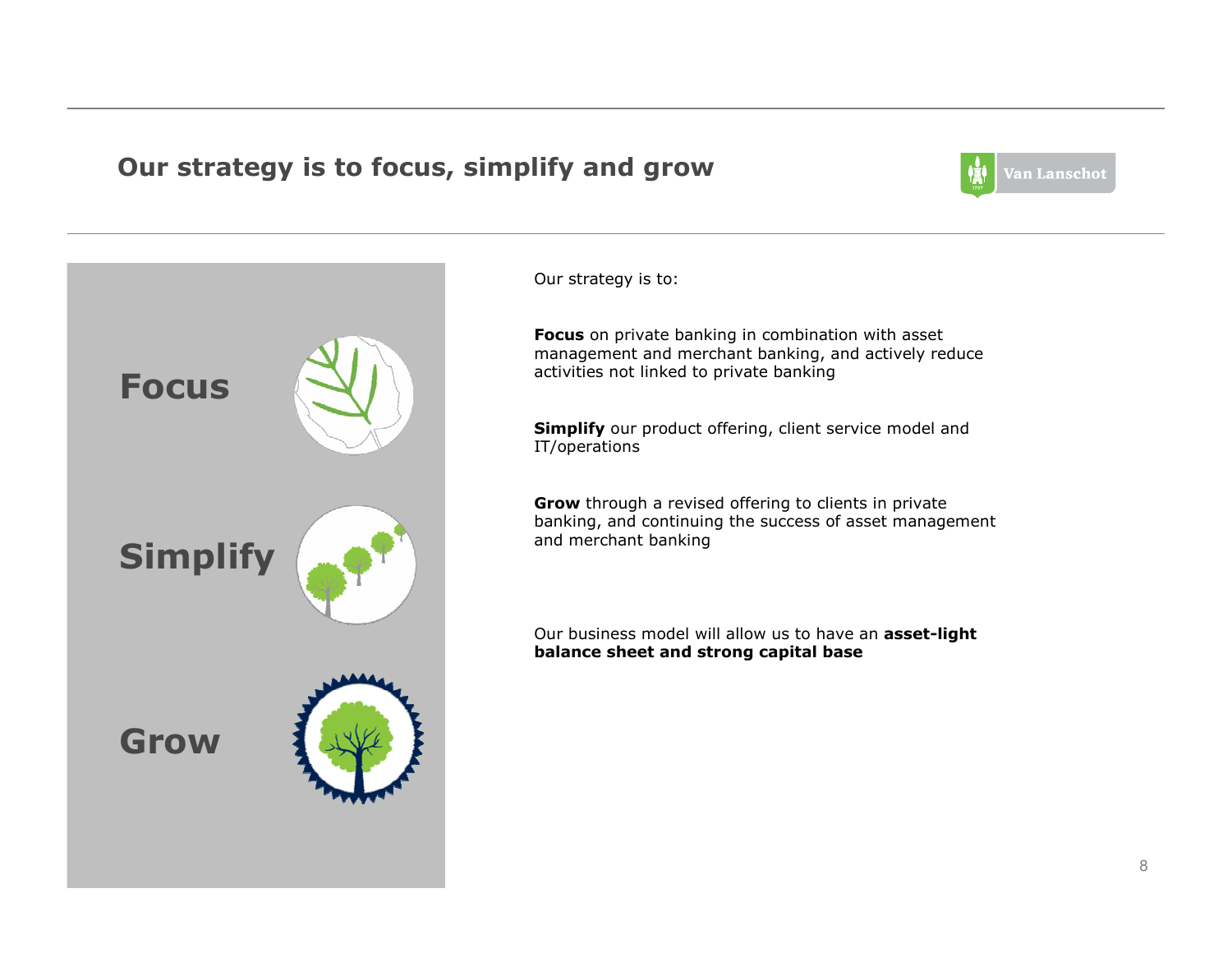### Our strategy is to focus –Focus means making choices





- **Reinforced** private banking offering with specific service concepts ...
	- personal banking<br>- private banking
	- private banking<br>- private office
	- private office

•

•

- … and specialist services for
	- entrepreneurs<br>- bealtbcare prof
	- healthcare professionals<br>- husiness professionals &
	- business professionals & executives<br>- foundations & associations
	- foundations & associations
- •Continued focus on asset management and merchant banking
- •**• Active reduction** of activities without a clear link to private banking
	- **Active reduction** of corporate loans not related to private banking
	- •Managed in a separate business unit by dedicated management
	- **Target 50% reduction** of  $\epsilon$  4.4 billion in risk-weighted assets in the coming 5 years assets in the coming 5 years
	- •Reallocation of capital to areas of higher profitability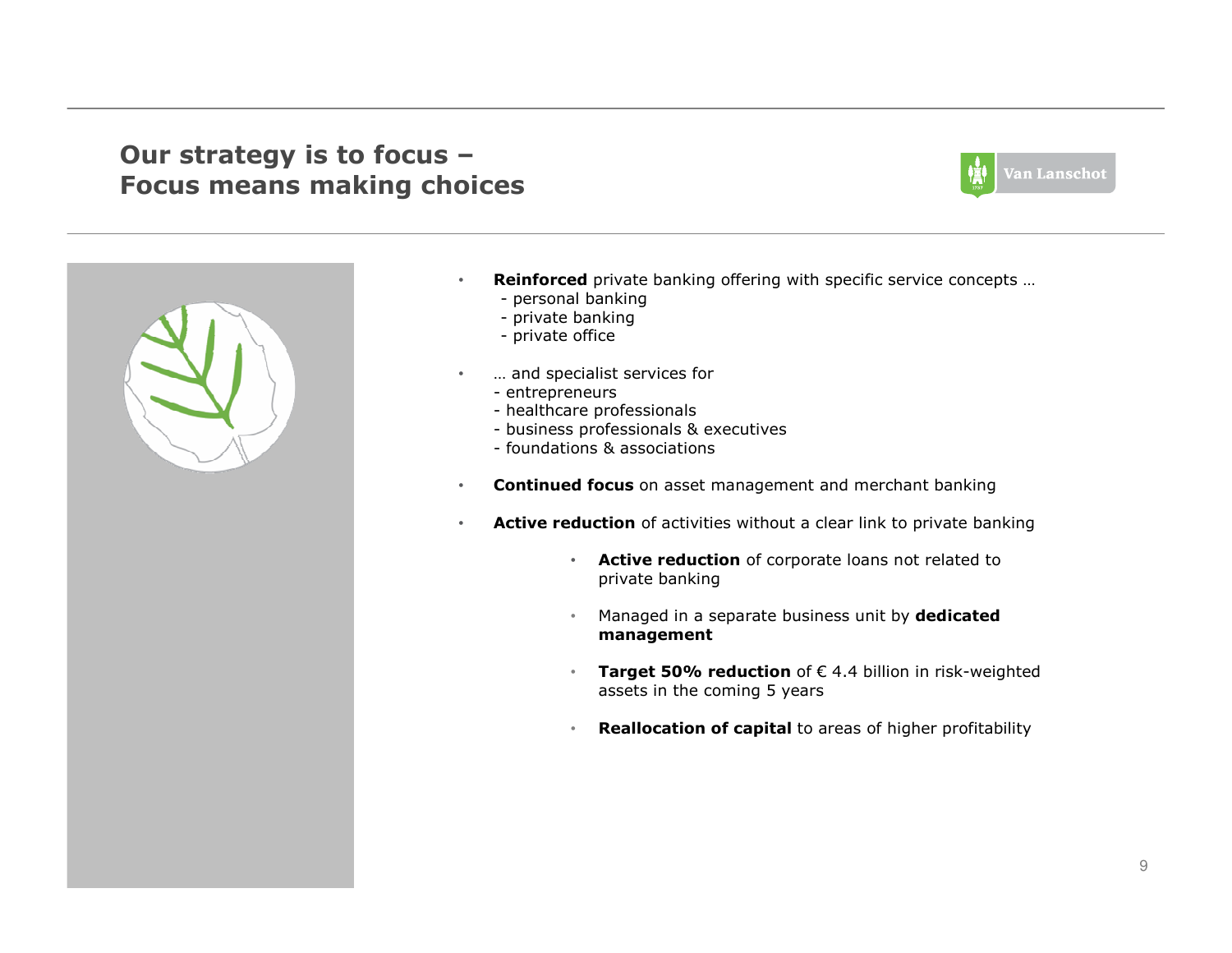### Our strategy is to simplify –Simplify means increasing our effectiveness and efficiency





- •Transparent and simplified product and service offering
- •**Efficient organisation**, with centralised teams for private banking mid-office and investment expertise
- Lean IT and streamlined back office
- Significant reduction of cost base from € 409 million in 2012 to around
- € 340 million in 2017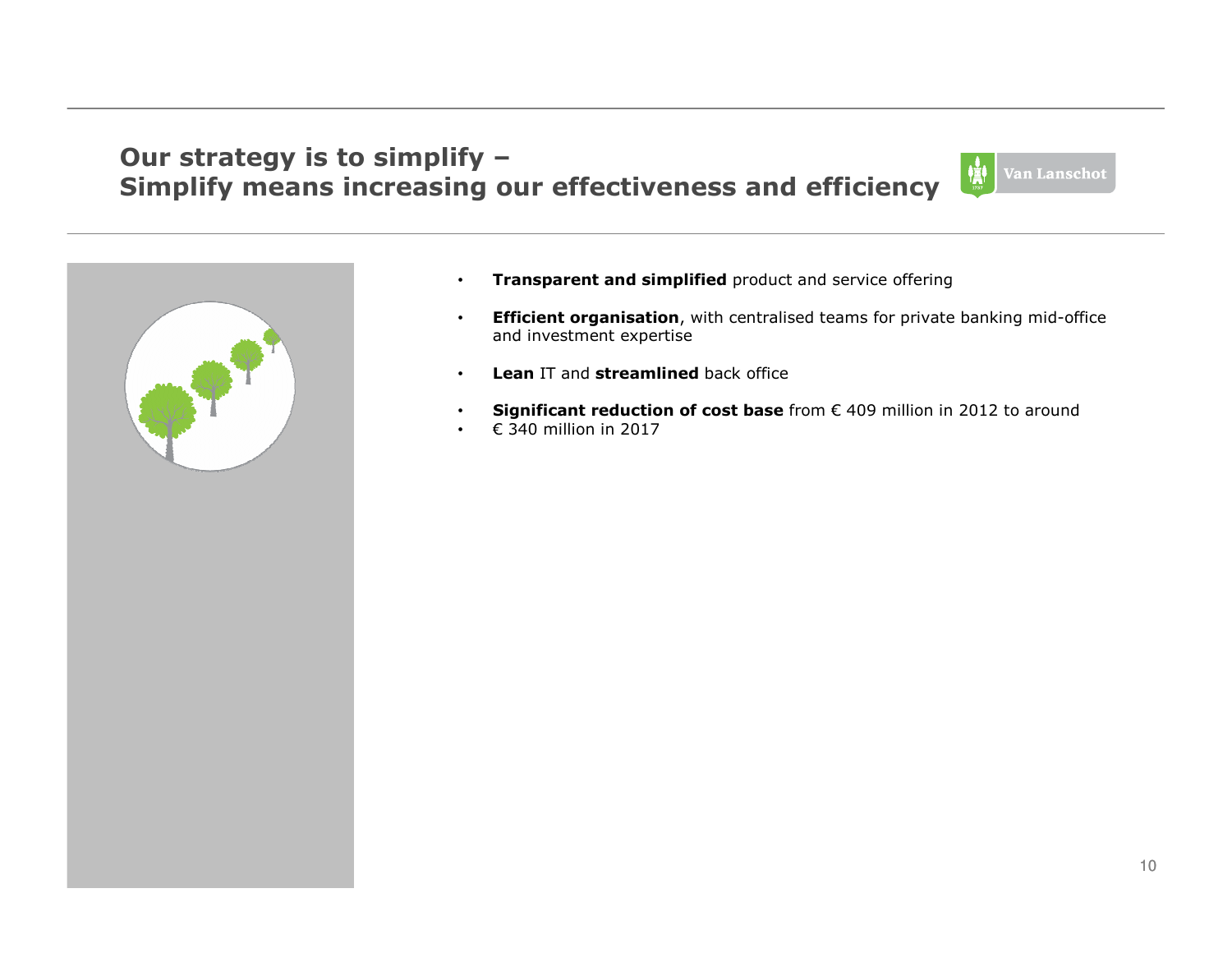### Our strategy is to grow –We envisage growth in all our core activities





#### Private banking

•

- Growing assets managed for our clients•
- •More focused service concepts
- More tailored product offering•
	- Maintaining client proximity

#### Asset management

- Leveraging strong long-term track record in niche products and •integrated solutions
- Expanding client base geographically•

#### Merchant banking

- Selective broadening of product offering•
- Extending geographic footprint throughout Europe within selected•niches

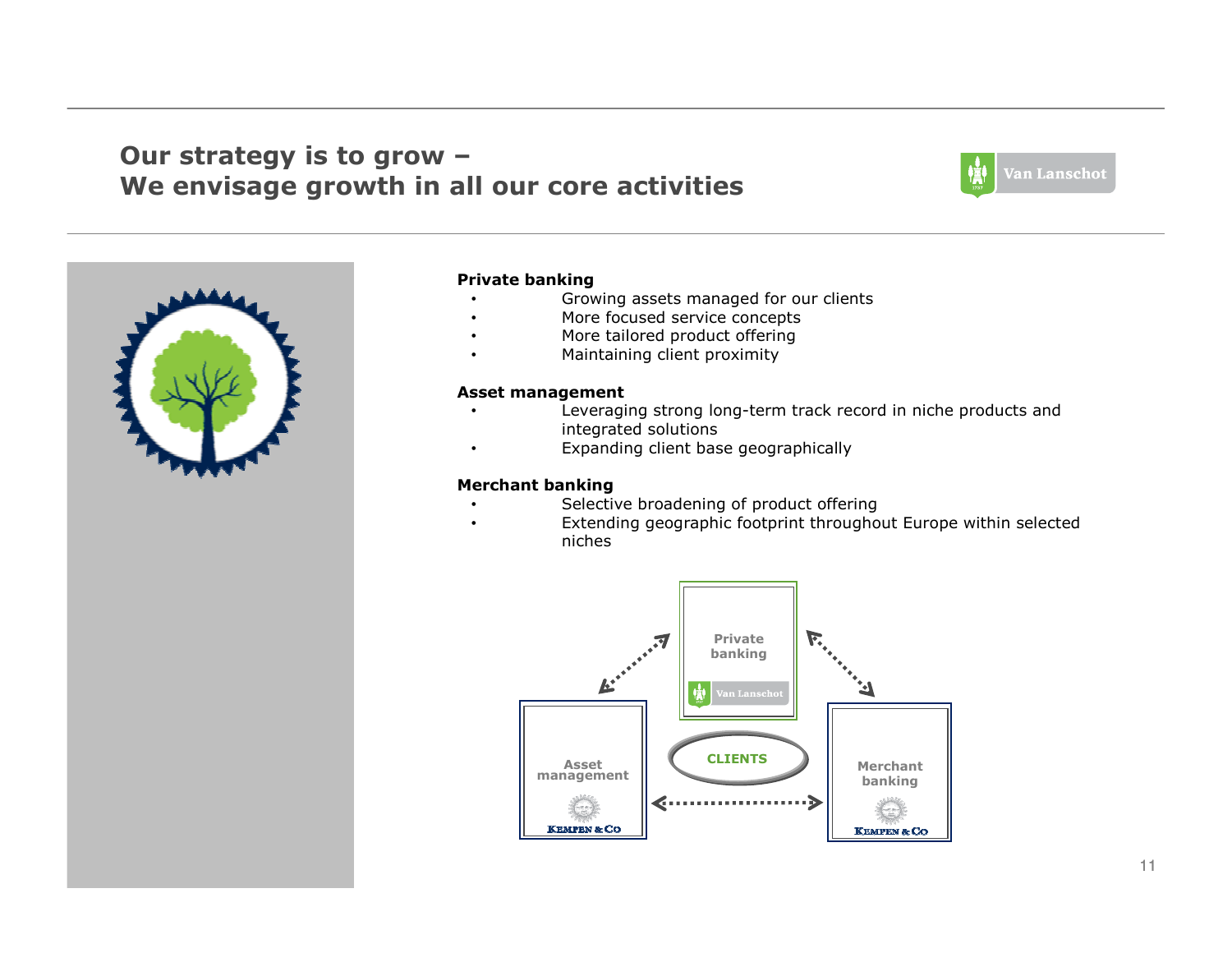#### Growth in private banking means …

•





- **New service offering** personal banking:<br>• an inclusive offering for all clients seekin
	- an inclusive offering for all clients seeking advice on wealth preservation and creation
	- welcoming wealth management starters
- •• State-of-the art **online solutions** for wealth management, investment advice and savings, supported by personal advice and service from bankers
- •**Specialist expertise and advice** for more complex wealth requirements in private banking and private office, benefiting from capabilities in asset management and merchant banking
- •• Local visibility with 34 offices and client meeting centres in the Netherlands, Belgium and Switzerland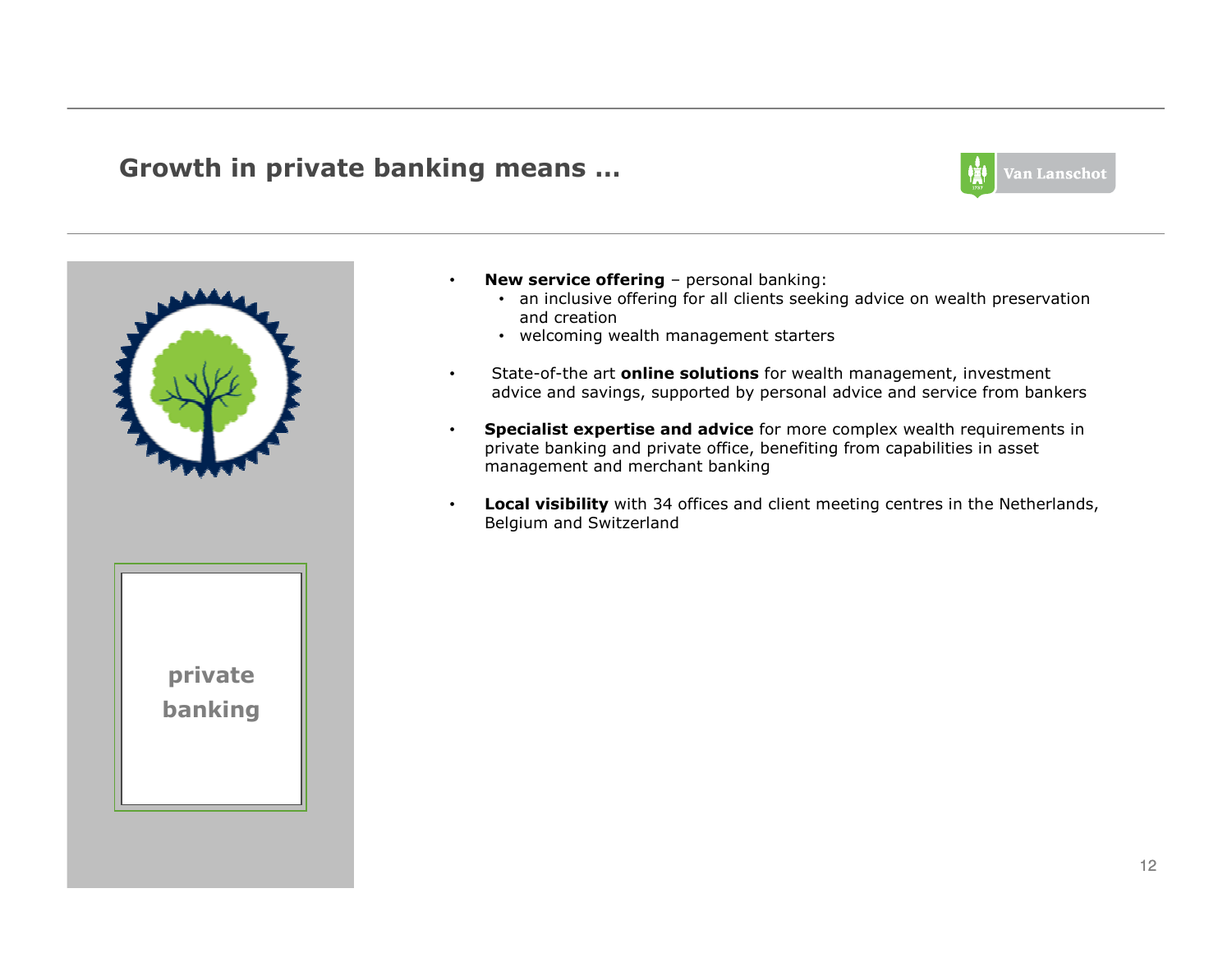### Growth in private banking means a choice of service levels for clients



| Personal banking                           | Private banking                                                                                         | Private office                                                                                                        |
|--------------------------------------------|---------------------------------------------------------------------------------------------------------|-----------------------------------------------------------------------------------------------------------------------|
|                                            |                                                                                                         | Private equity, SRI<br>" Tailored discretionary and<br>fiduciary management<br>• Family office offering               |
| ■ Mortgages<br>■ Insurance                 | • Structuring<br><b>· Investment advice</b><br>• Mortgages and loans<br>• Pension advice<br>• Insurance | • International structuring<br><b>· Investment advice</b><br>• Mortgages and loans<br>• Pension advice<br>• Insurance |
| " Financial planning                       | • Discretionary management<br>• Financial planning<br>• Estate planning                                 | • Discretionary management<br>" Financial planning<br><b>Estate planning</b>                                          |
| • Online banking, savings and<br>investing | • Online banking, savings and<br>investing                                                              | Online banking, savings and<br>investing                                                                              |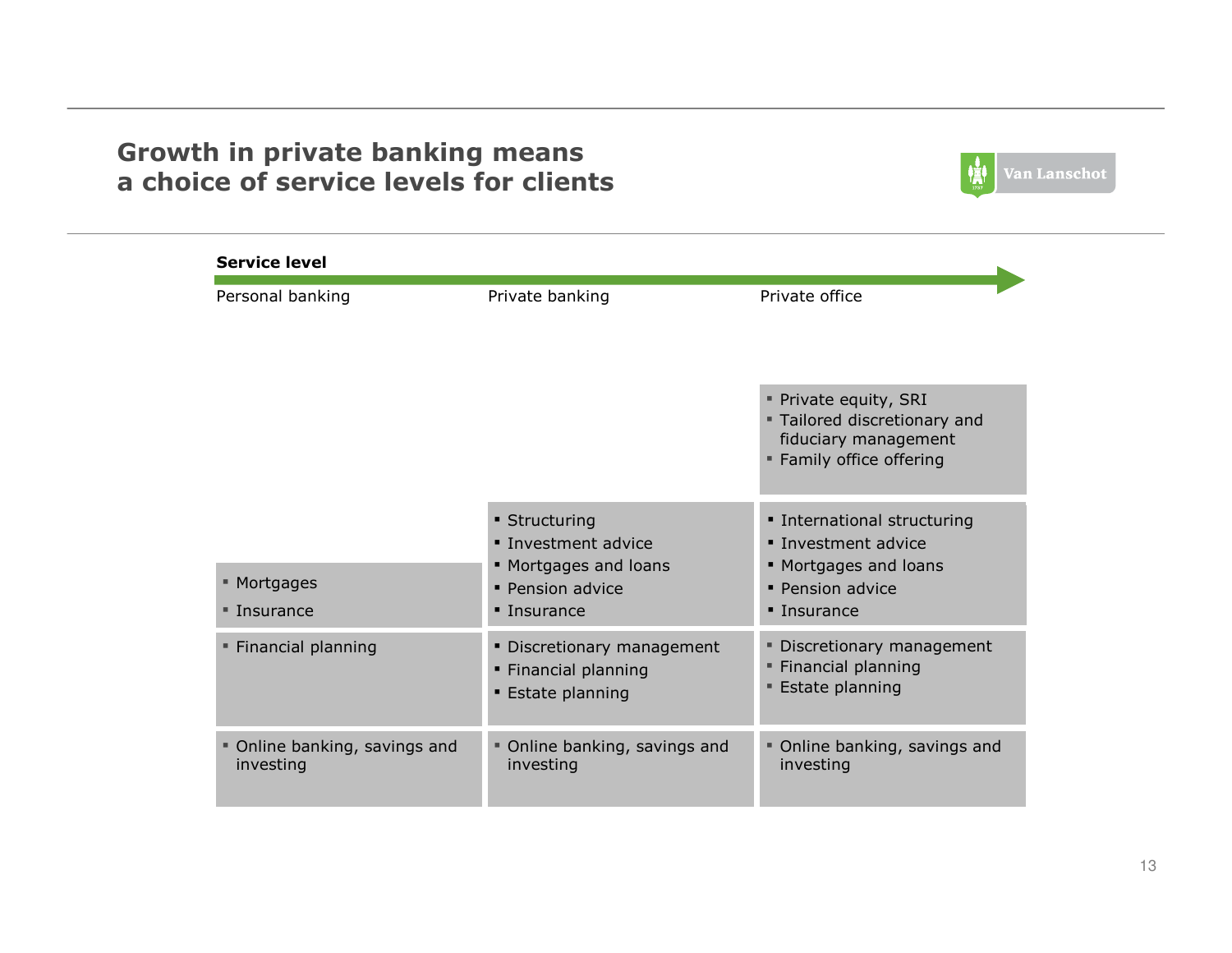### A wealth manager with an asset-light balance sheet and strong capital base



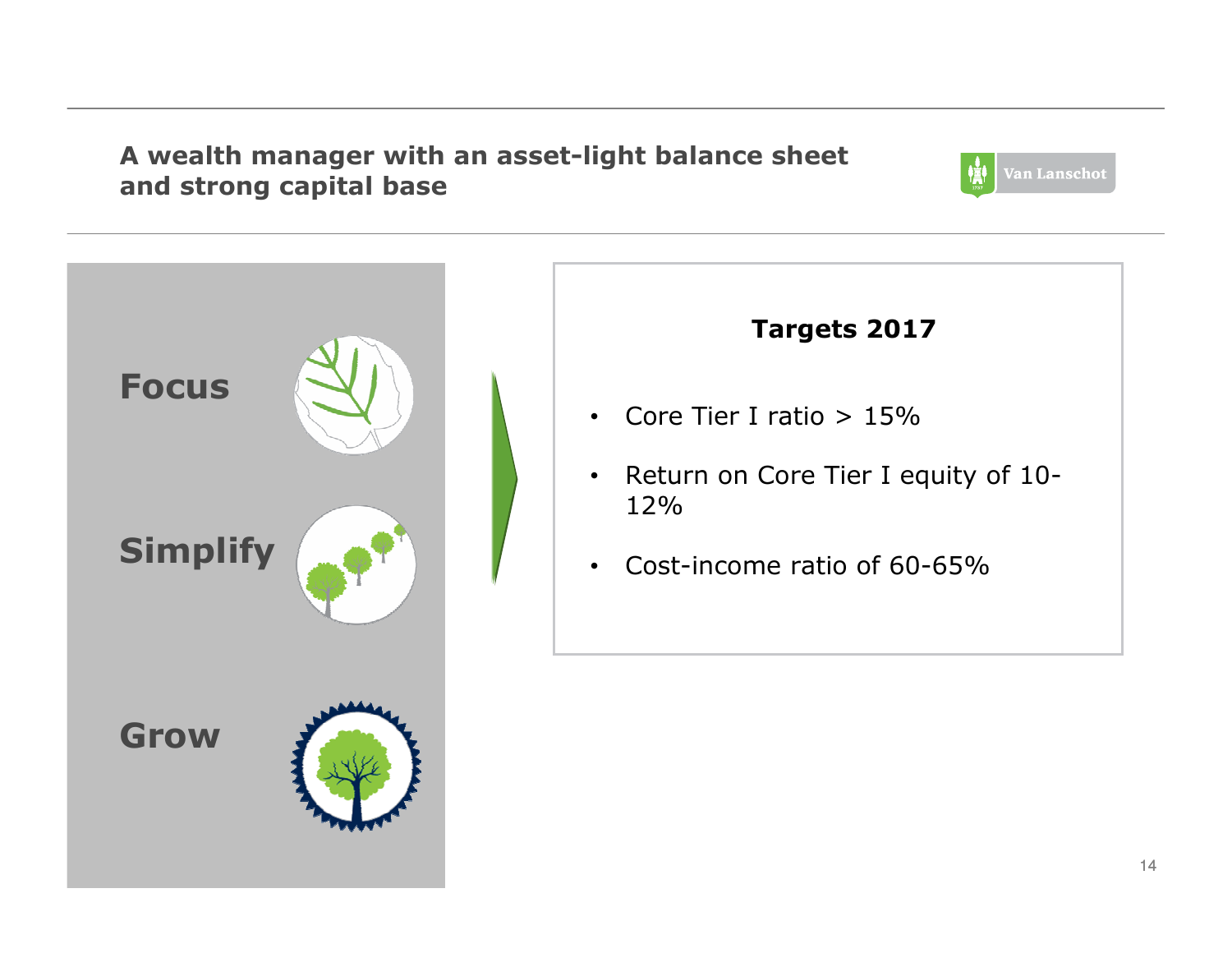Content



Profile of Van Lanschot

2012 annual results and Q1 2013 trading update

Funding and liquidity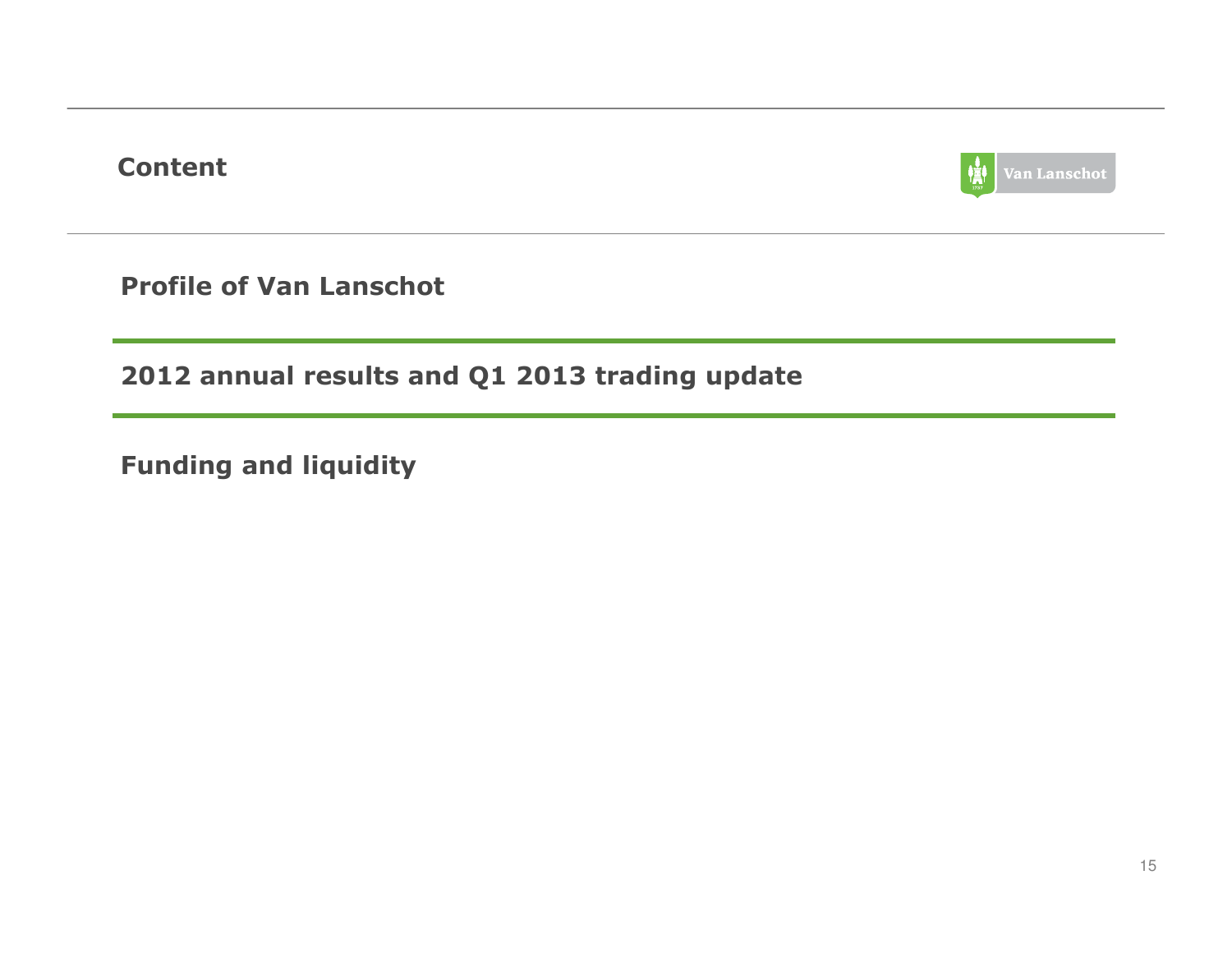### 2012 Annual results - Highlights



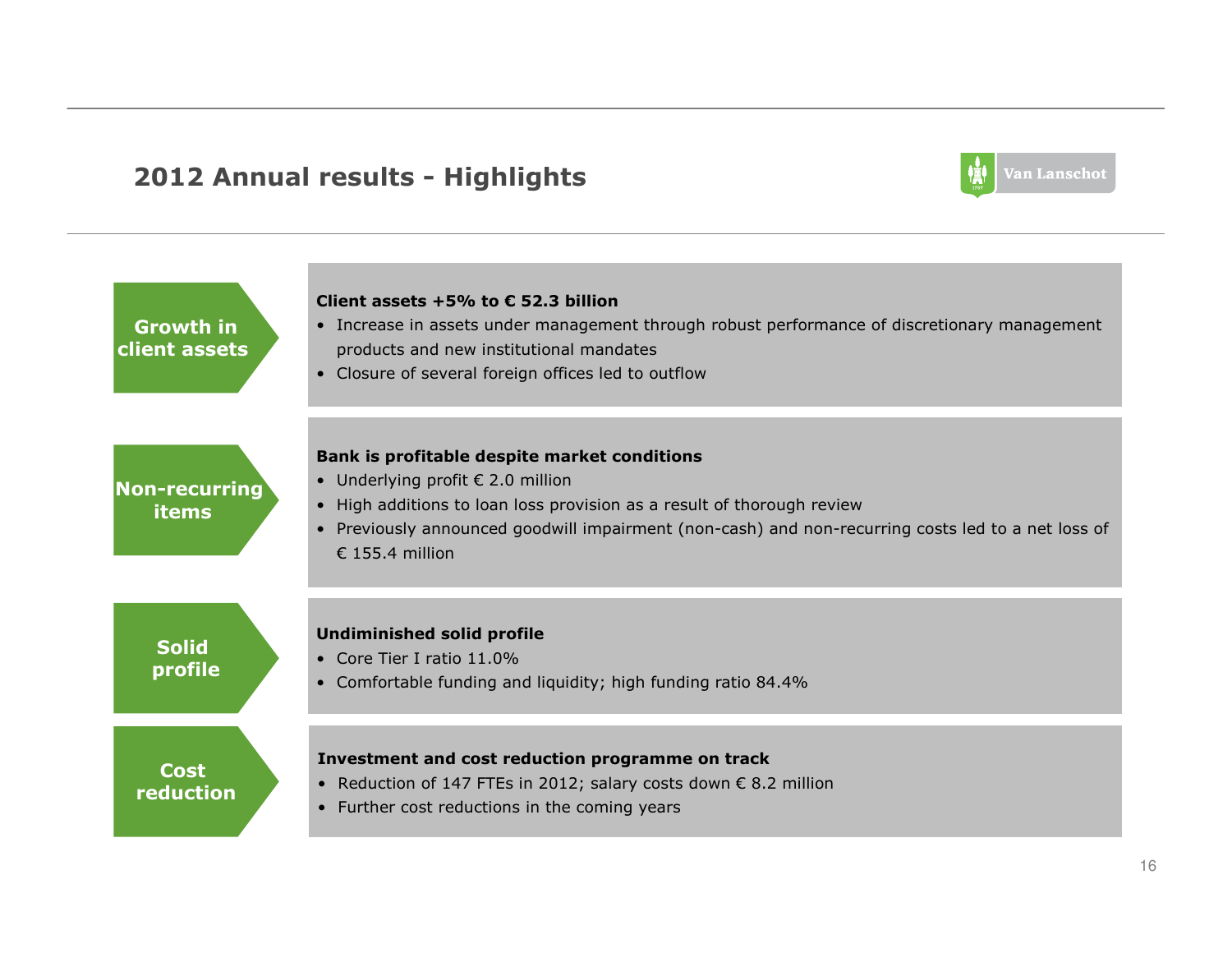### Growth in assets under management due to supportiveequity markets and strong inflows in asset management



Client assets up 5% to  $\epsilon$  52.3 Billion

Total assets under management up 11% to  $€ 40.9$  billion

Strong market performance due to robust performance ofdiscretionary managementproducts

Asset Management successful in attracting new institutionalmandates

Net outflow of Private &Business Banking due to:

- Deleveraging by private<br>individuals and business individuals and businesses
- Closure of offices abroad

#### Assets under management ( $E$  billion)



#### Client assets (€ billion)

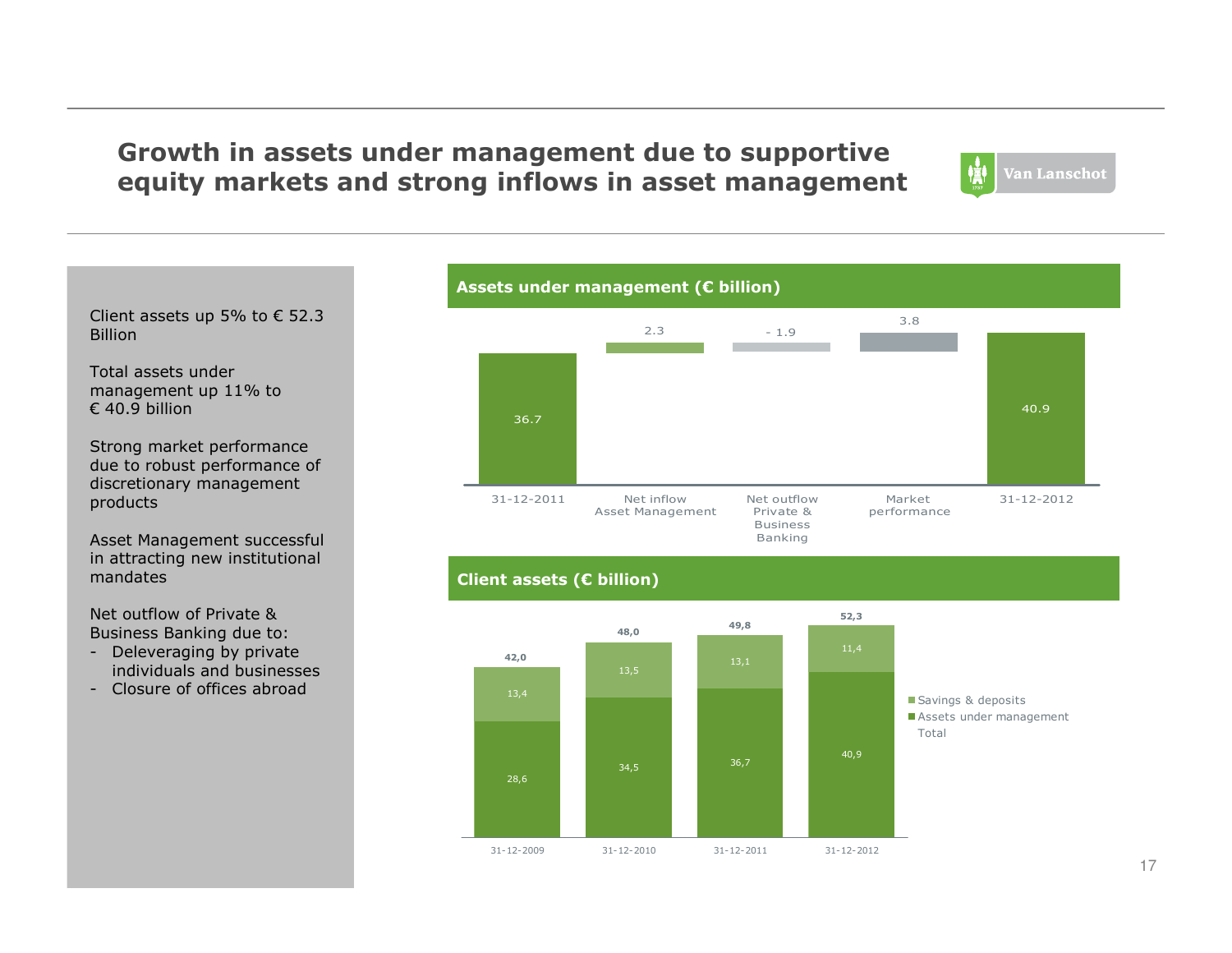#### Underlying positive result Net profit hit by previously announced goodwill impairment Van Lanschot and non-recurring charges



#### Gross results (€ million)





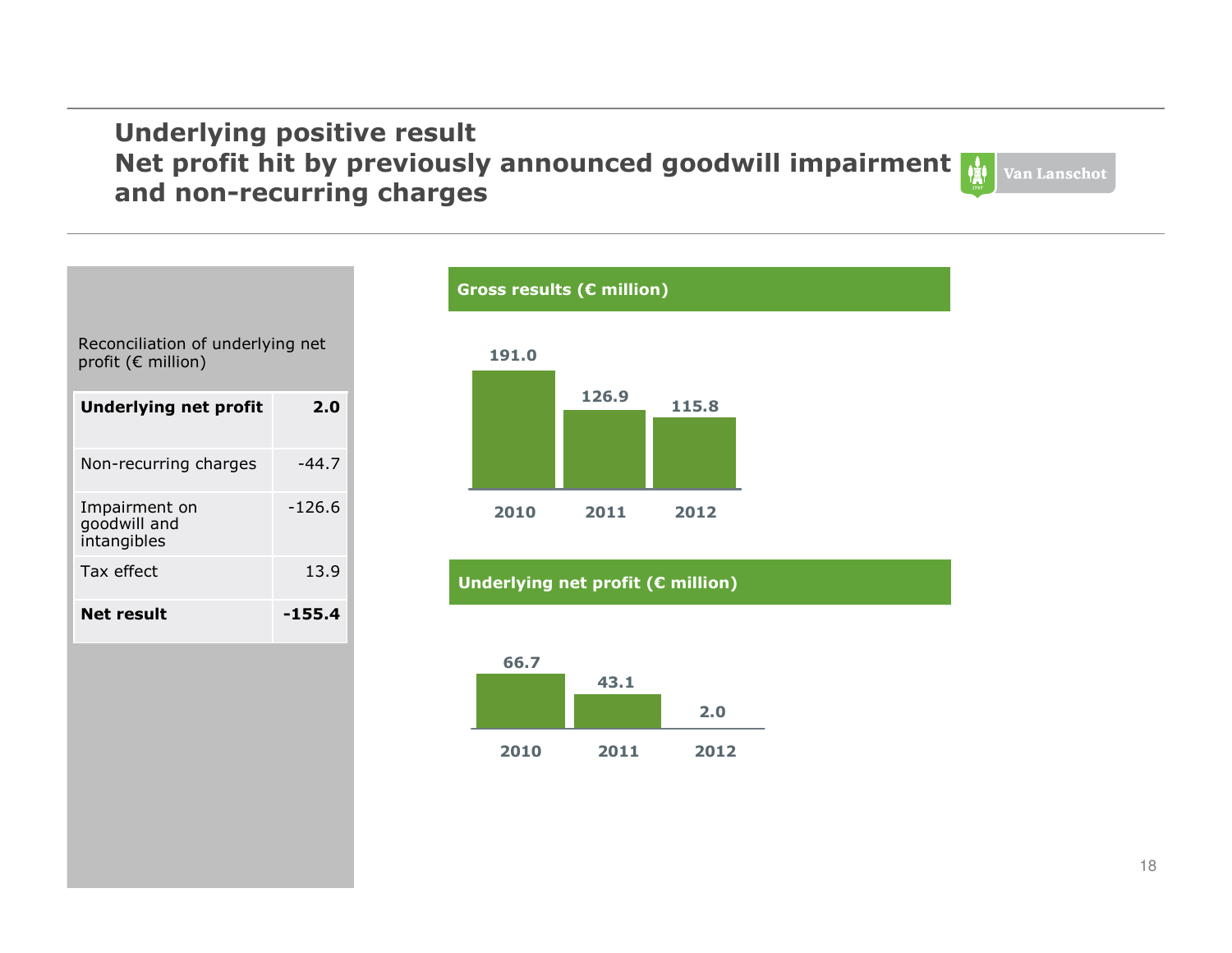#### Balance sheet is for the client





Numbers at 31 December 2012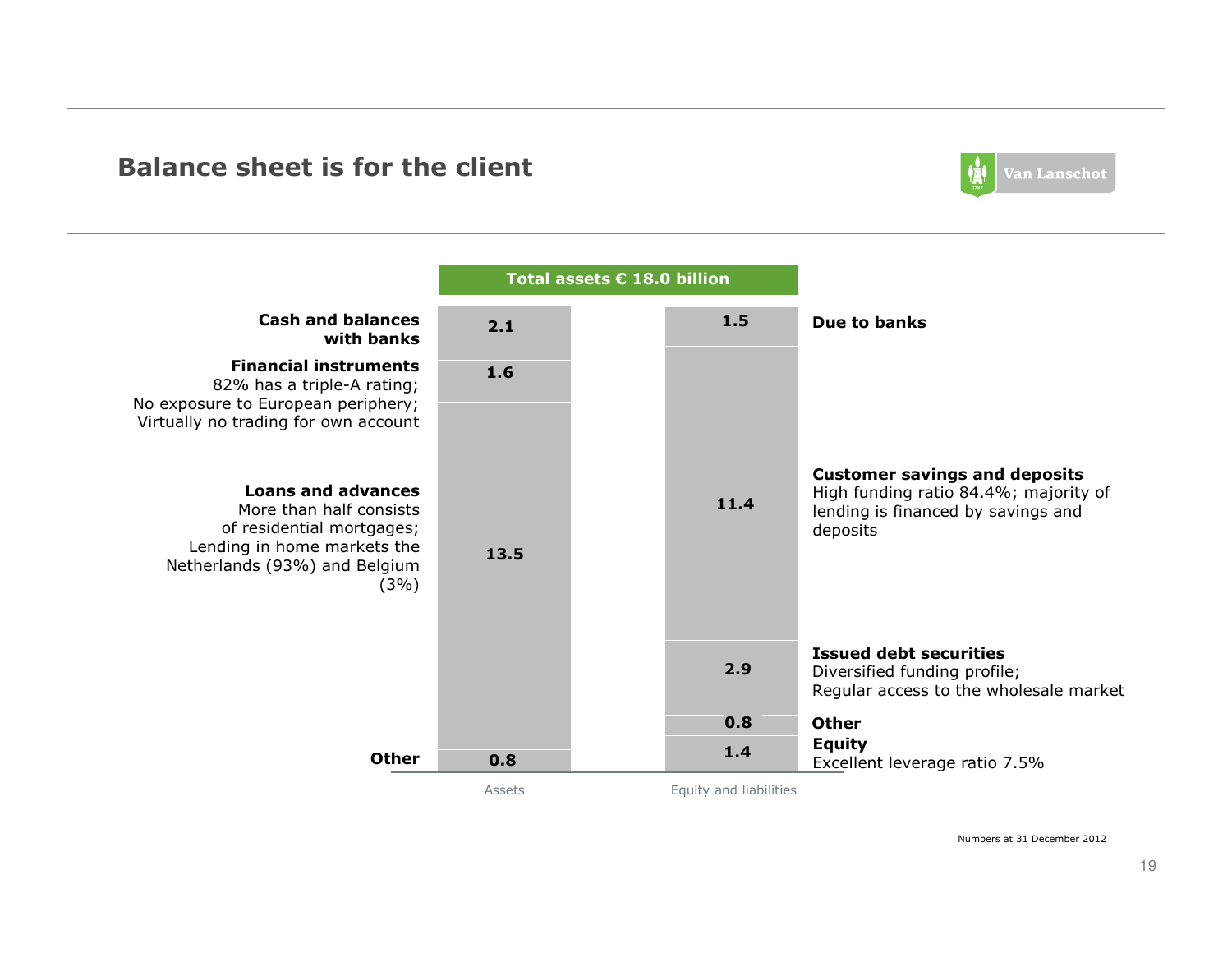### Loan book - Increased loan loss provisioning in line with prudent strategy



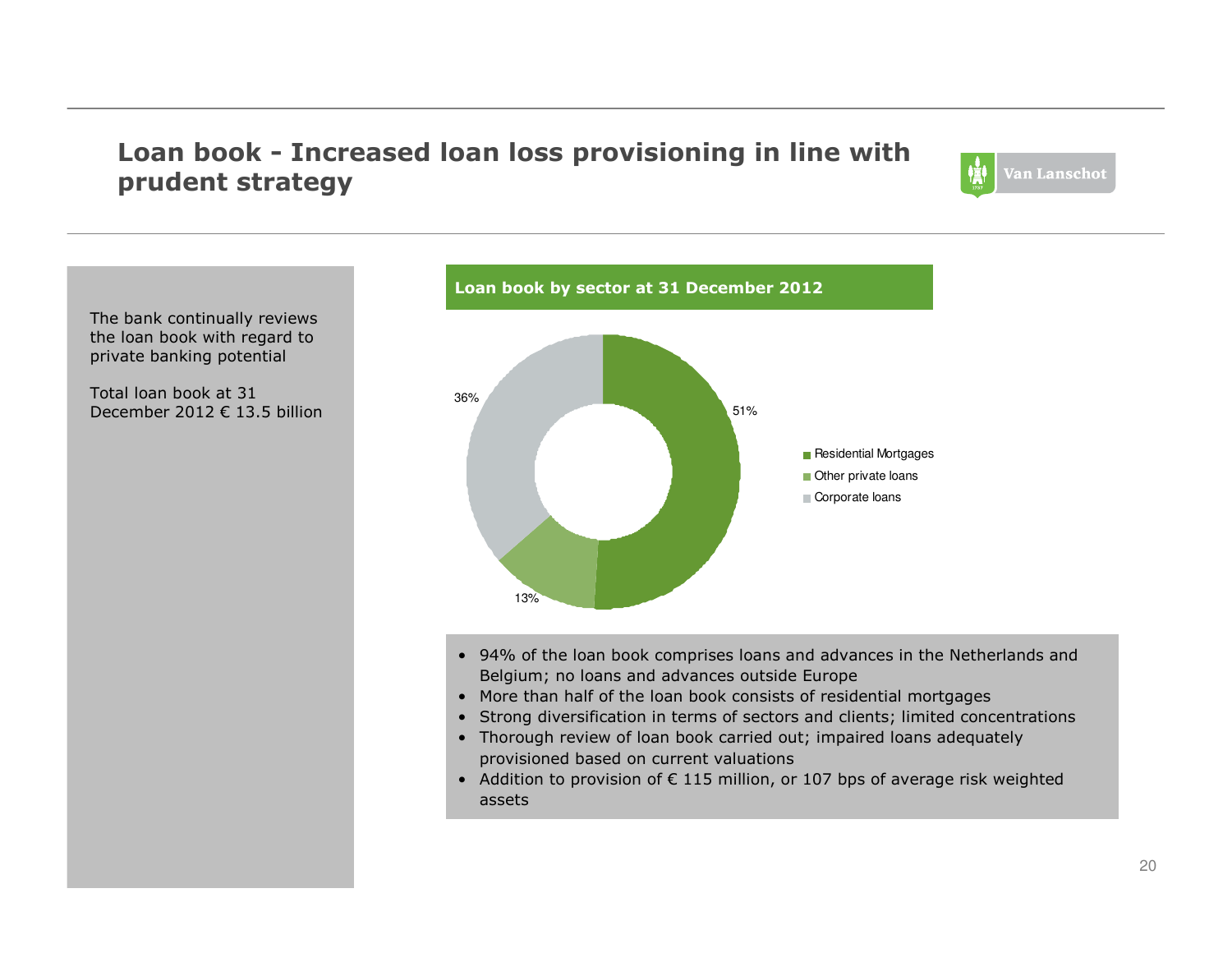### Loan book with a focus on private banking Impaired loans (NPLs) relatively low at 3.9%;High coverage ratio of 56%



#### Mortgage loans:

Low NPLs at 1.4%

Mortgage loans for an amount above  $\epsilon$  2 million make up above € 2 million make up<br>only € 0.5 billion or 4% of only € 0.5 billion or 4% of the<br>total loan book total loan book

In addition to the usual collateral, mortgage clients also hold client assets at the bank representing 48% of thetotal mortgage debt

| $(x \in million)$                  | Total<br>exposure | $\frac{6}{6}$ | <b>Impaired</b> | <b>Total</b><br>loan loss<br>provision | <b>Addition</b><br>to loan<br>loss<br>provision<br>2012 | <b>NPL</b><br>(9/6) | <b>Coverage</b><br>ratio $(% )$ |
|------------------------------------|-------------------|---------------|-----------------|----------------------------------------|---------------------------------------------------------|---------------------|---------------------------------|
| Mortgage loans                     | 6,945             | 51%           | 94              | 57                                     | 16                                                      | $1.4\%$             | 61%                             |
| Other private loans                | 1,827             | 13%           | 128             | 64                                     | $\overline{4}$                                          | $7.0\%$             | 50%                             |
| Corporate loans                    | 5,002             | 36%           | 314             | 178                                    | 97                                                      | 6.3%                | 57%                             |
| <b>Total</b>                       | 13,774            | 100%          | 536             | 299                                    | $117*$                                                  | 3.9%                | <b>56%</b>                      |
| <b>Impairments</b><br>(incl. IBNR) | 310               |               |                 |                                        |                                                         |                     |                                 |
| <b>Total loan book</b>             | 13,464            |               |                 |                                        |                                                         |                     |                                 |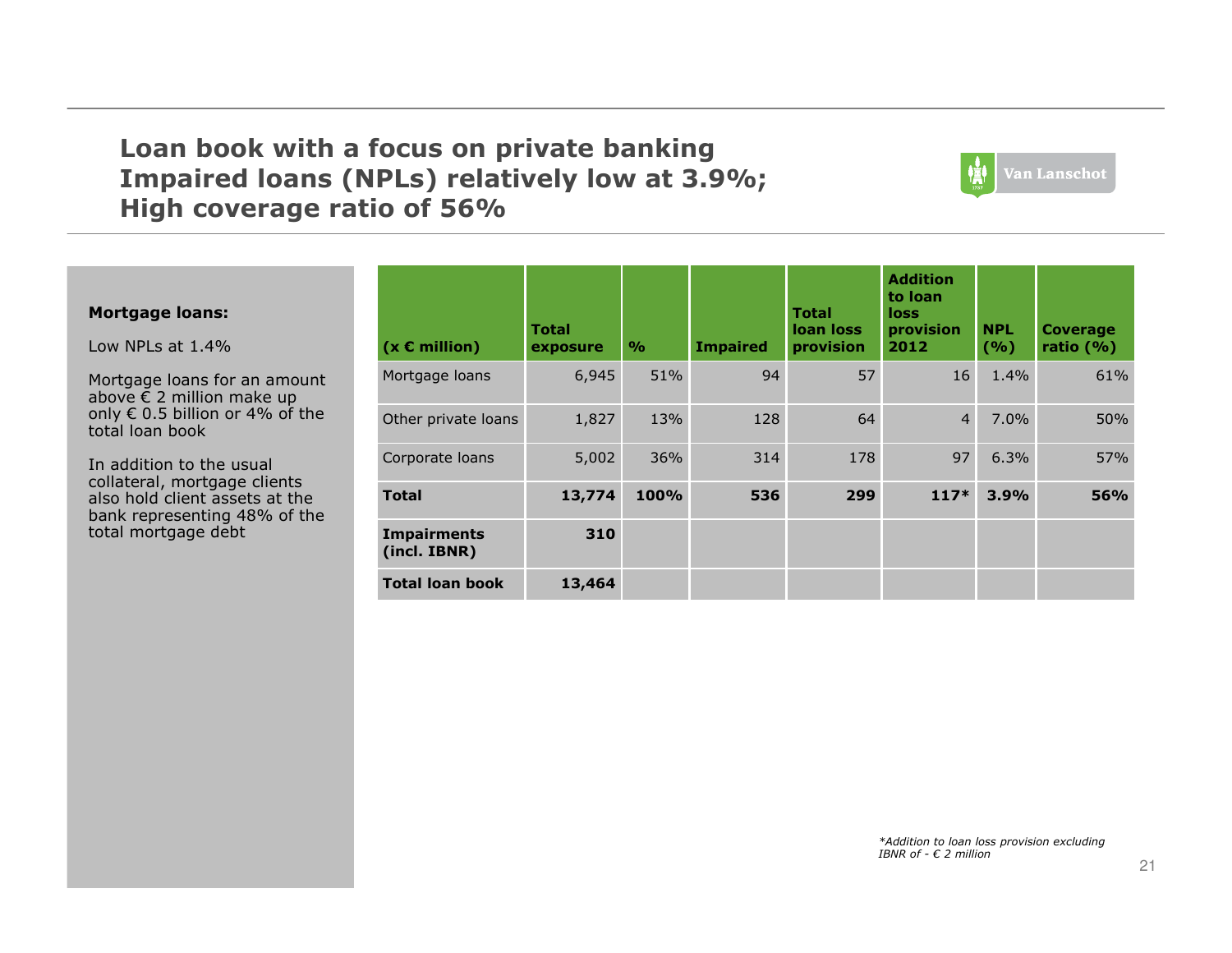### Property portfolioSmall loans; property located in the Netherlands



Property portfolio (corporates and private individuals) at yearend 2012 amounted to  $\epsilon$  2.4 billion

Small loans; average loan size at year-end 2012 € 2.3 million

No project development

Relatively large portion relates to property wholly or partly for own use

Constant assessment of the direct and indirect private banking potential

In many cases, additional collateral is provided in addition to the underlying property

Vacancy rates are relatively low at 8.3%



Property loans by sector at 31 December 2012

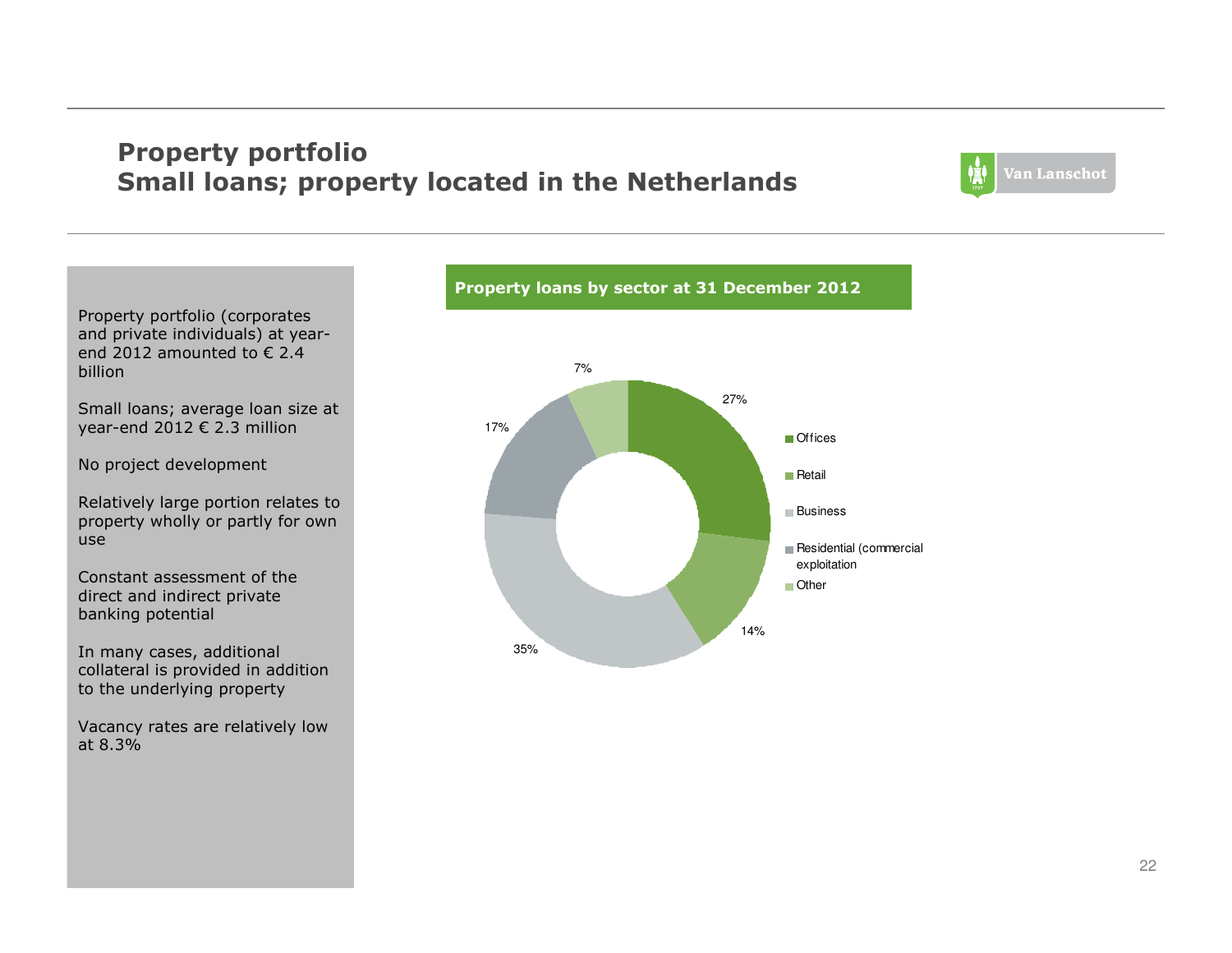### Diversified investment and trading portfolio with low risk profile



- Total investment and trading portfolio of € 1.6 billion held mainly for liquidity purposes<br>• Includes investments resulting from participation in LTPO of 6.750 million
- Includes investments resulting from participation in LTRO of € 750 million
- Portfolio comprises mainly Dutch government bonds and small amounts in Luxembourg, Austria and Belgiu m
- No investments in European peripheral countries

#### Investment and trading portfolio by counterparty at31 December 2012





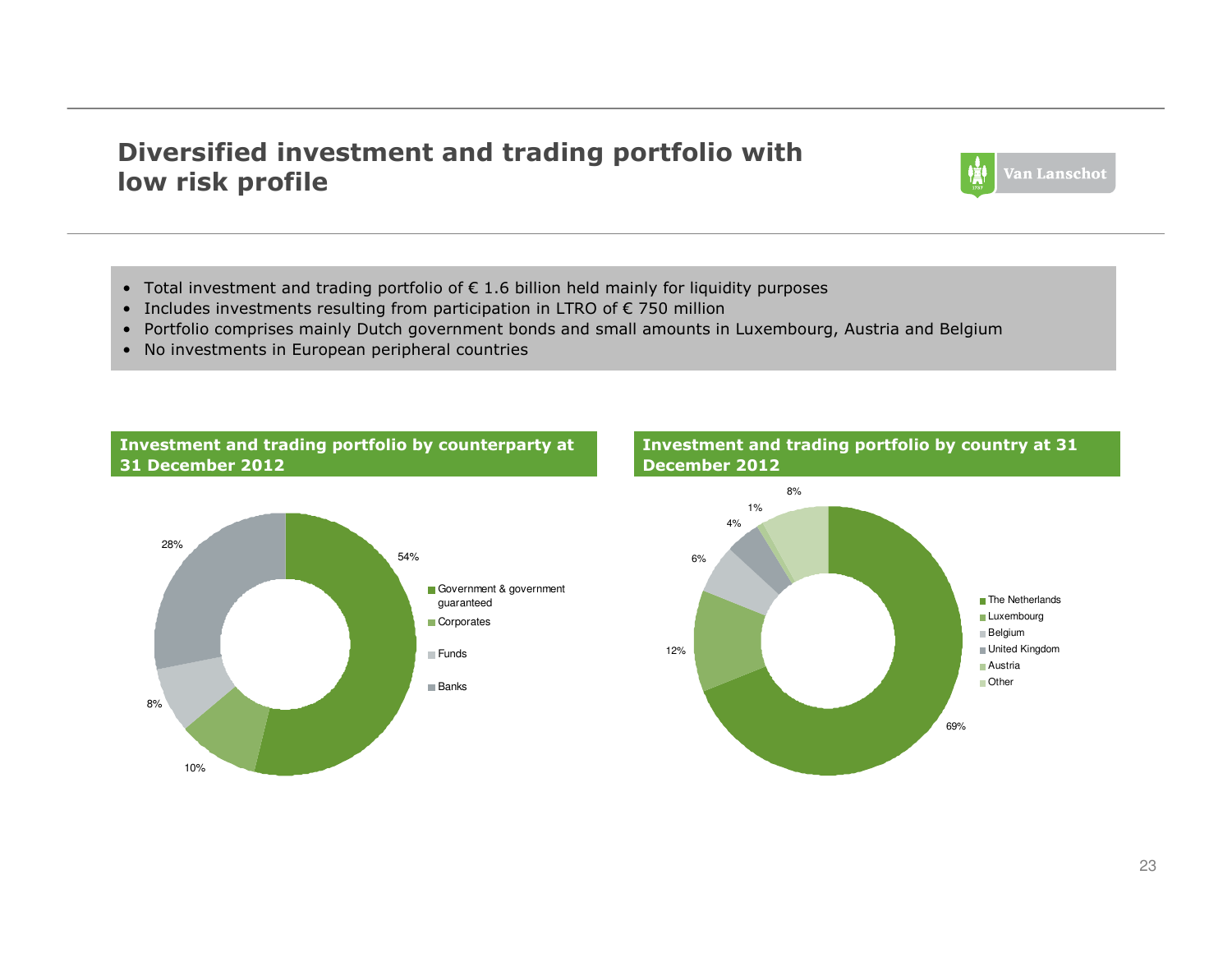### Van Lanschot capital and funding ratios remain strong

Van Lanschot

Strong capital position; CoreTier I ratio 11.0%

Solid capital ratios withoutgovernment support

Further deleveraging: risk weighted assets down at € 10.5 billion

Ample liquidity and funding thanks to customer savings and deposits (funding ratio 84.4%) and access to thewholesale market

## Core Tier I ratio (%)





Loan book and risk weighted assets  $(\epsilon$  billion)

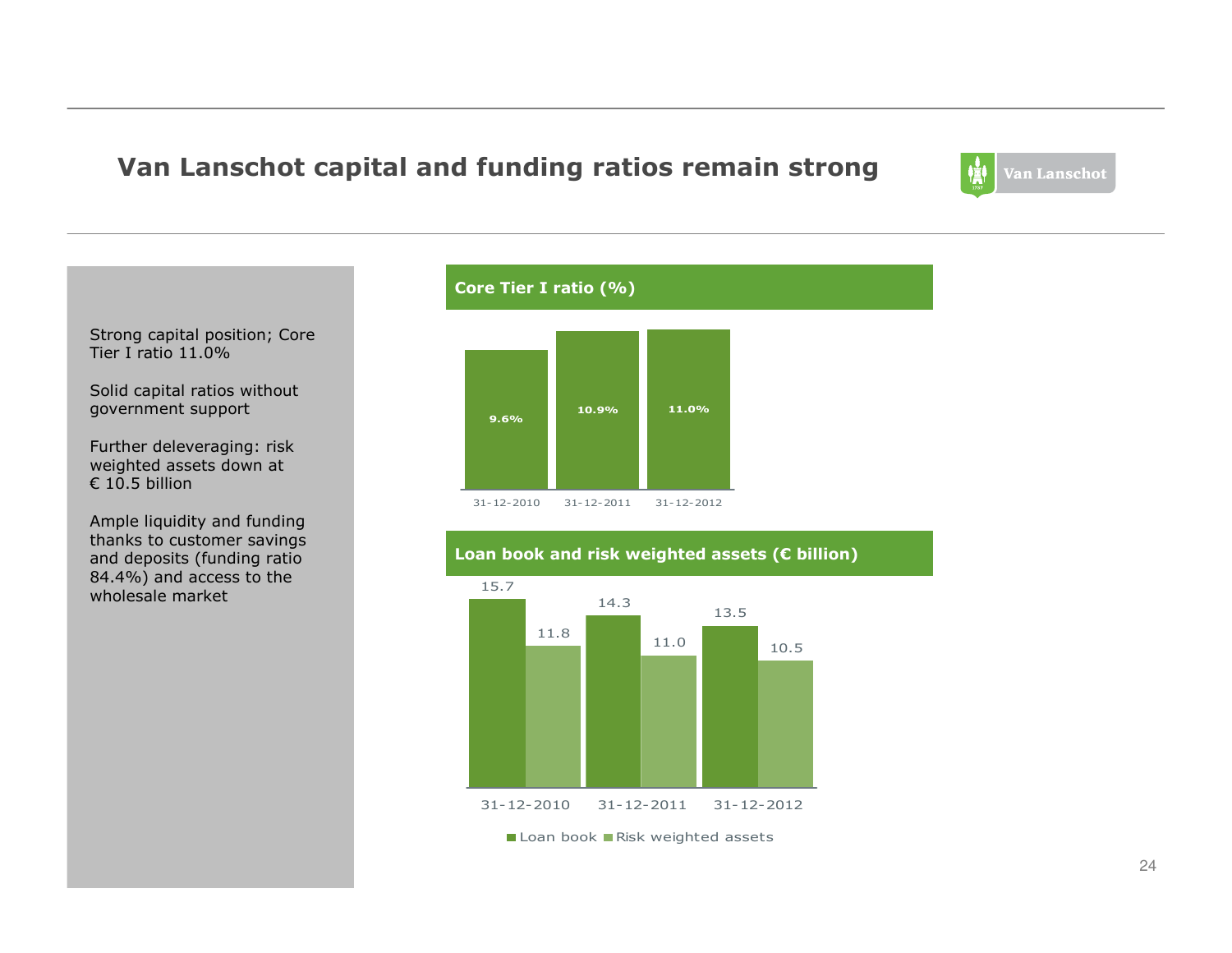### Investment and cost reduction programme on track



Investment and cost reductionprogramme is aimed at achieving a structural costreduction

In 2012, this programme hasdelivered a significant workforce reduction and adecline in salary costs of € 8.2<br>million million

Effect on total operating expenses less visible because pension costs increased due toguaranteed indexation andIFRS accounting

#### Operating expenses (€ million)



amortisation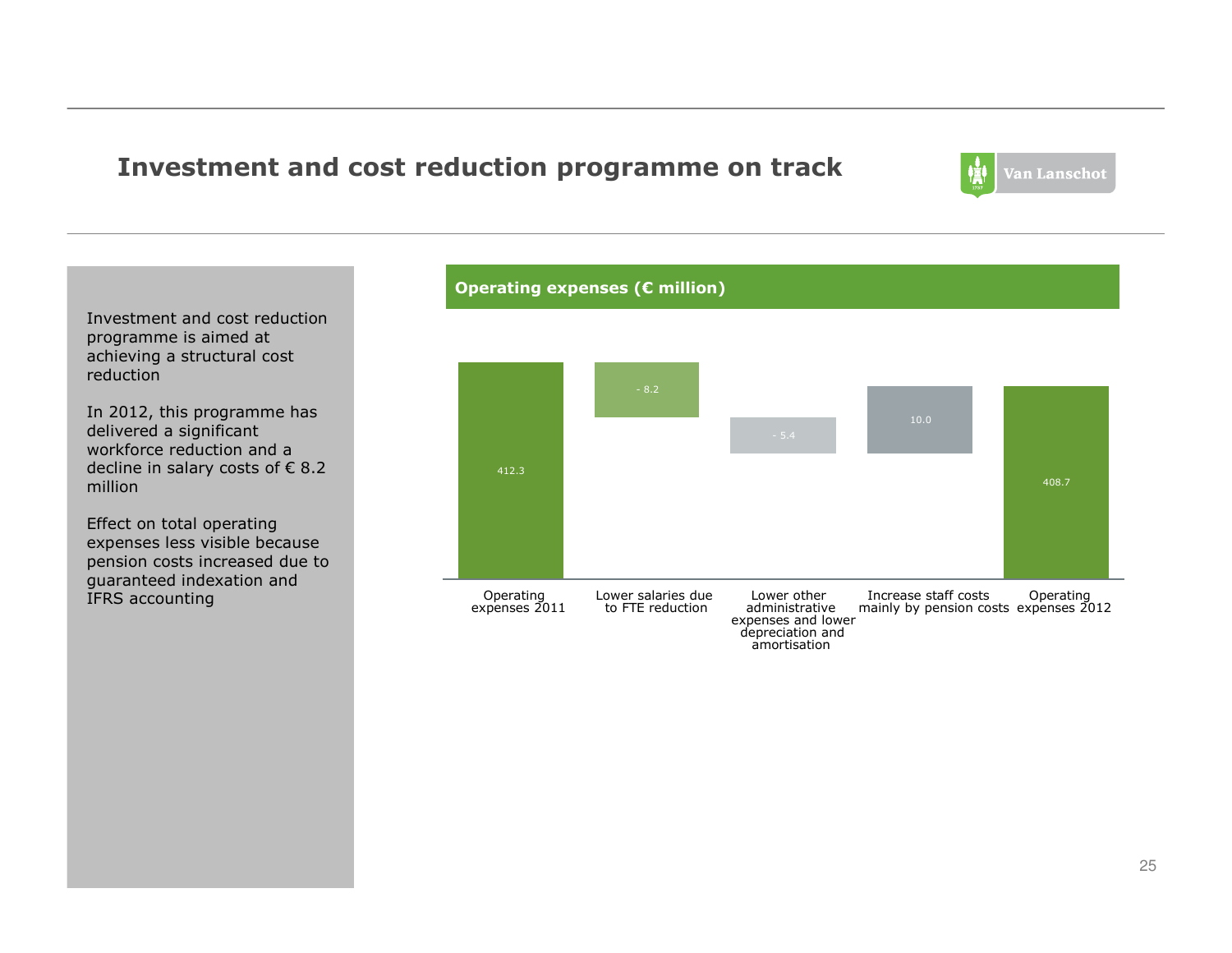#### Developments in 2013



Karl Guha, CEO of Van Lanschot: "The profit growth and results that the bank has achieved in the first quarter show resilience in continuing difficult economic conditions in the Netherlands and Belgium. The solid foundations of Van Lanschot are undiminished, as demonstrated by the bank's strong capital and liquidity position".

#### Q1 developments

Net profit for first quarter 2013: € 24.8 million

- $\bullet$ Underlying profit before non-recurring items: € 26.3 million
- $\bullet$ Addition to loan loss provisions lower at  $\epsilon$  19.7 million
- $\bullet$ Client assets grow to  $\epsilon$  53.0 billion

Significant improvement of capital ratio: Core Tier I ratio increased to 11.9%

Funding ratio 83.1%

#### Q2 developments

Successful funding transaction in April: € 750 million of securitised Dutch mortgages placed with institutional investors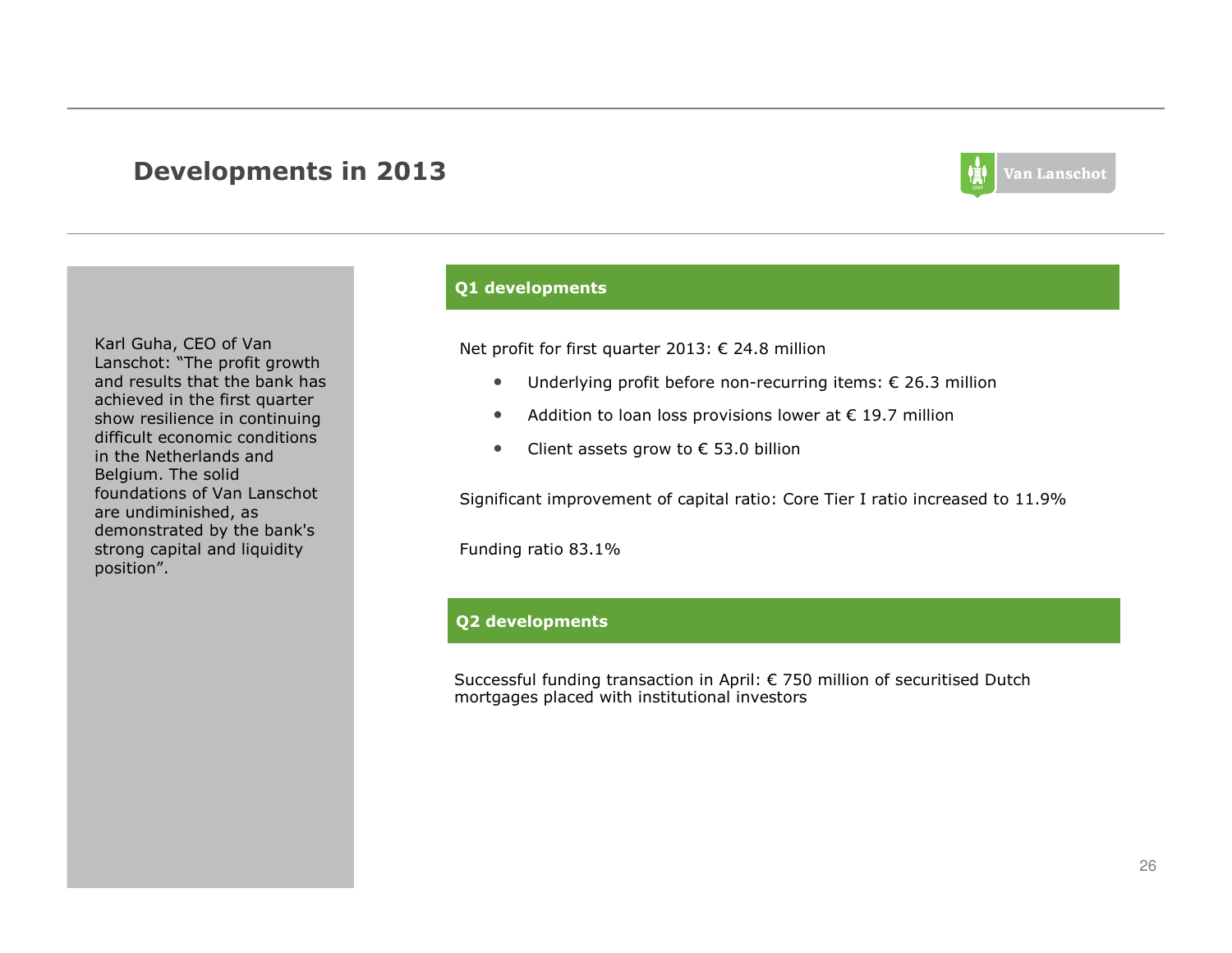Content



Profile of Van Lanschot

2012 annual results and Q1 2013 trading update

Funding and liquidity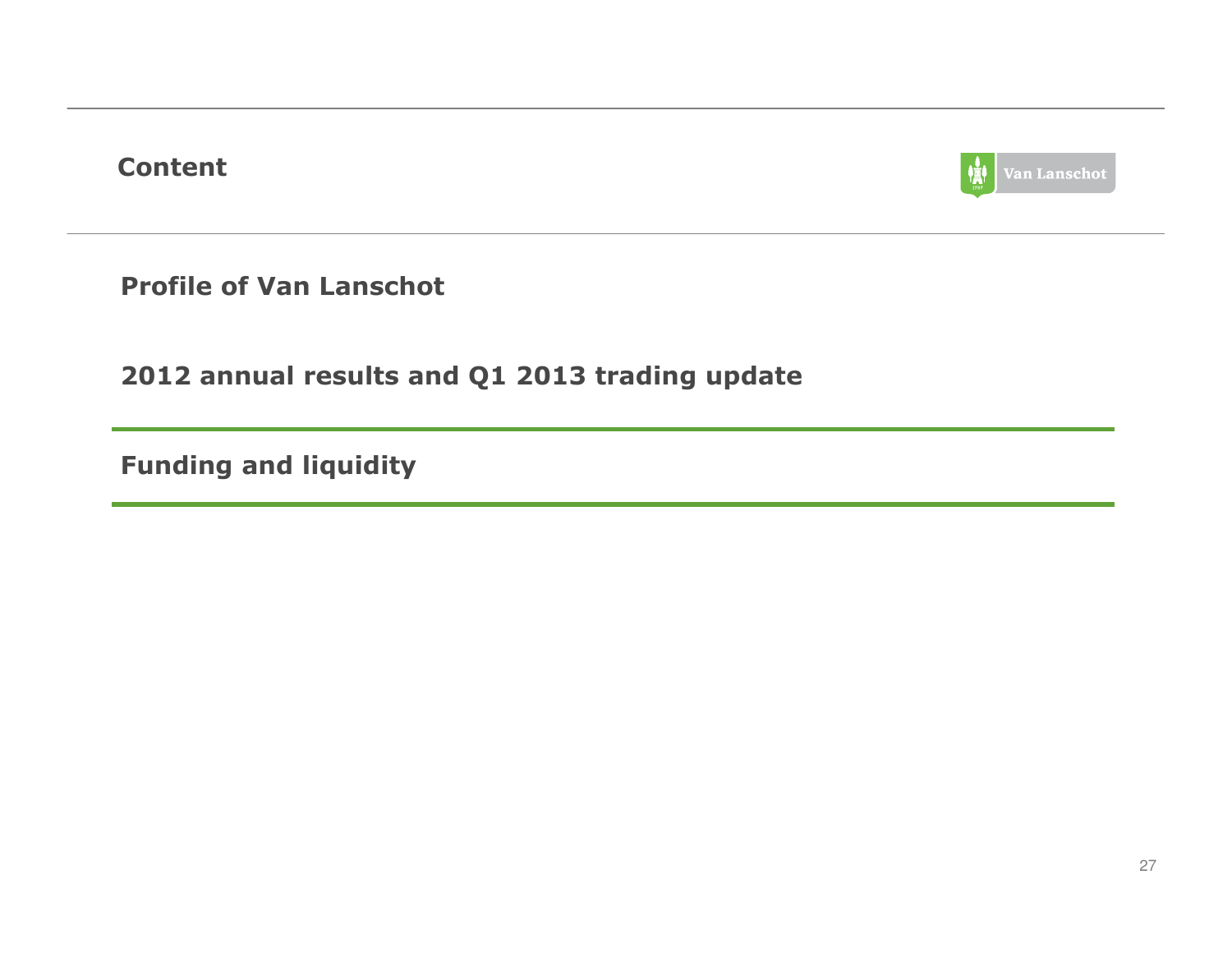### As a Private Bank, majority of funding is customer savings and deposits



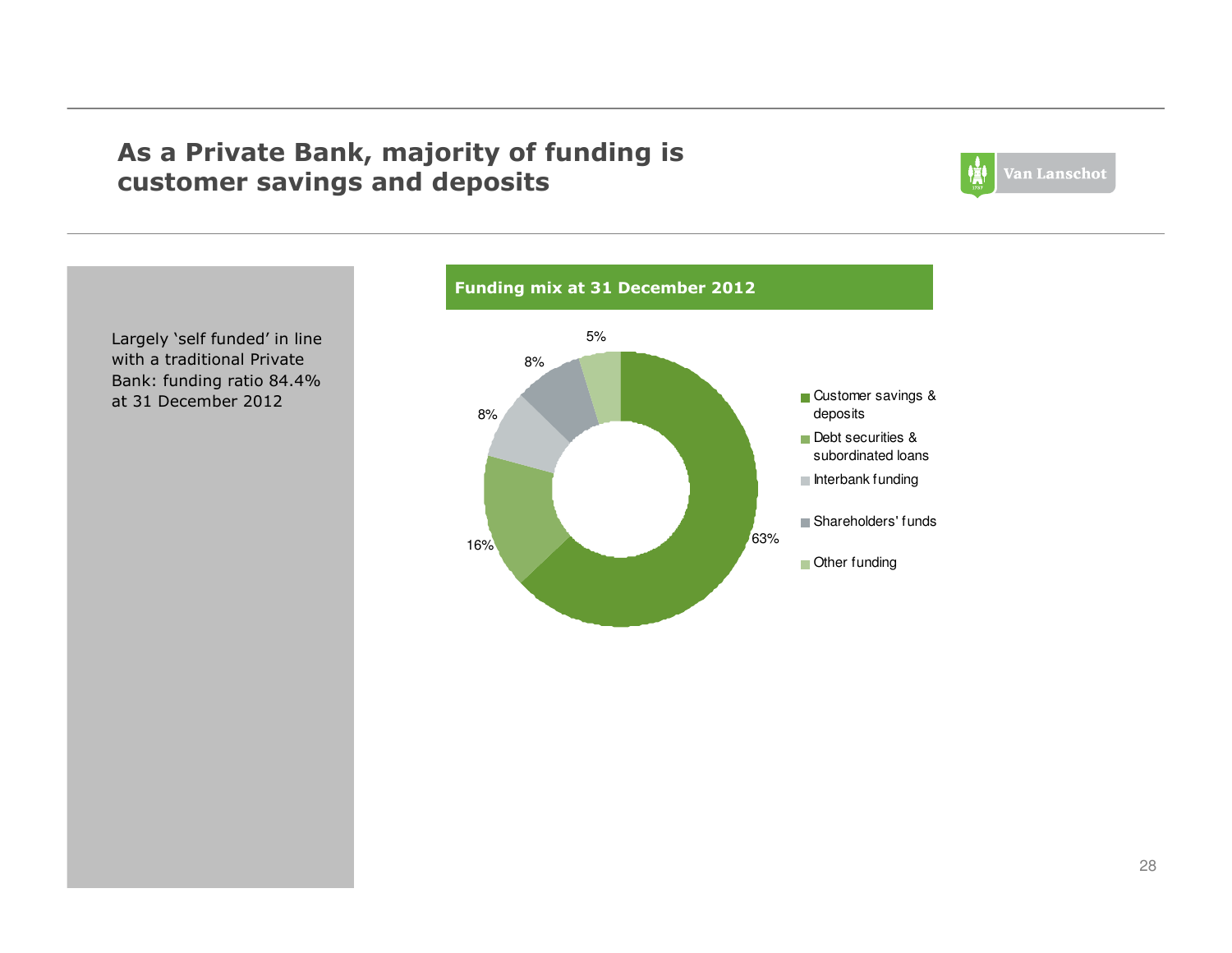### Key focus areas for wholesale funding



- Van Lanschot has relatively high proportion of retail funding, not dependent on capital markets
- New requirements under Basel III
- The bank wishes to demonstrate access to wholesale funding markets going forward

| I - Continuing diversification of funding sources |  |  |
|---------------------------------------------------|--|--|
|                                                   |  |  |

Van Lanschot's focus on funding and liquidity

II - Regular wholesale market issuance

III - Lengthening of the term structure, i.e. building a curve

IV – Maintain debt investor relations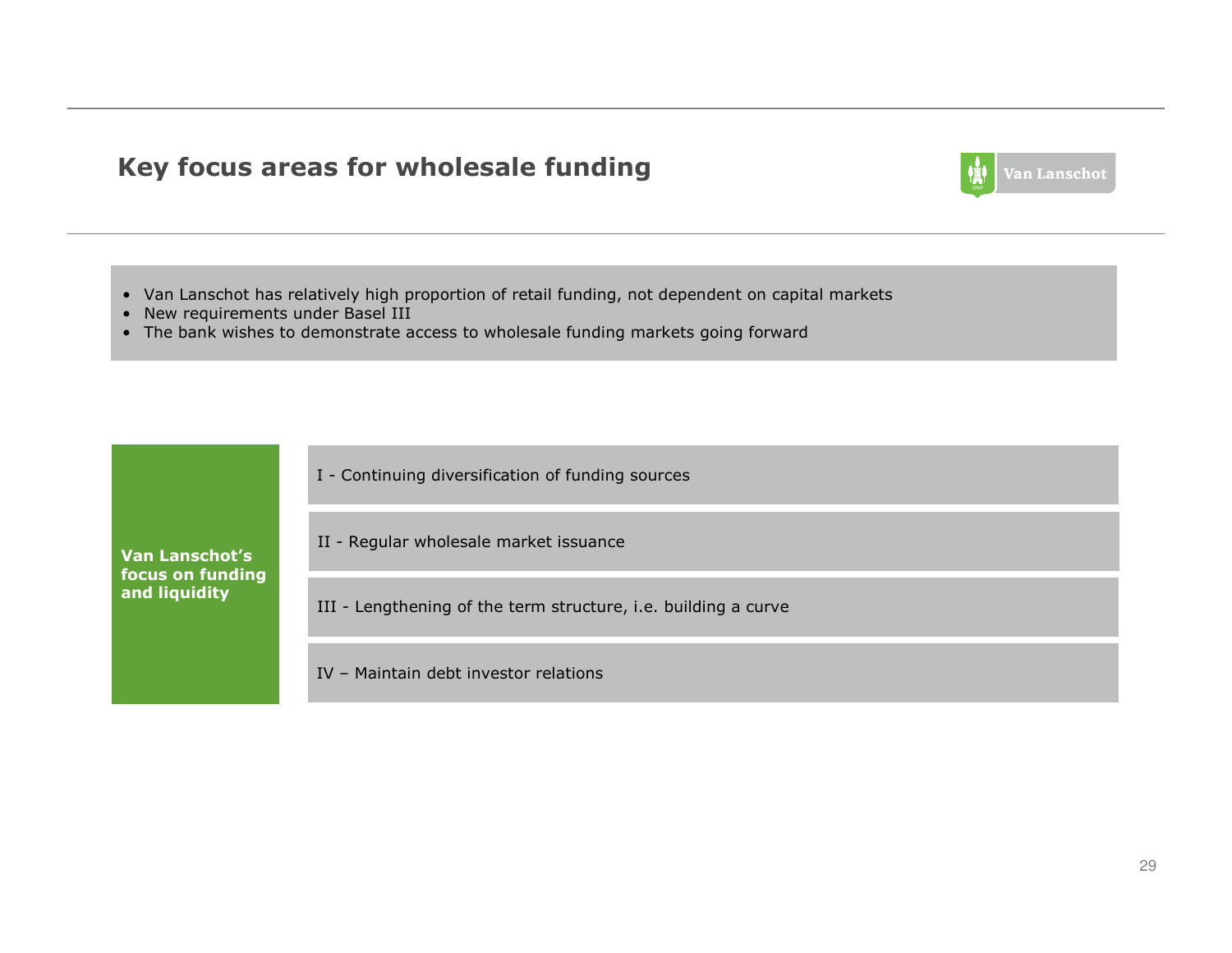### Van Lanschot has various funding programmes



#### Debt Issuance Programme / MTN

- € 5.0 billion programme
- used for wholesale funding (senior unsecured and subordinated), and structured retail products
- Prospectus last updated on 12 April 2013
- Private placements

Bloomberg ticker: LANSNA Corp

#### Citadel Programme

**Backed** Asset Backed Asset

Unsecured

Unsecured

- RMBS, top quality mortgage portfolio, fully originated and serviced by Van Lanschot
- The Citadel programme was successfully established with the objective to diversify funding and to create eligible assets
- Call date 26 August 2015

Bloomberg ticker: CITAD Mtge

#### Non-MTN / Specials

- Euro and non-euro issues on standalone documentation
- Private placements
- Structured products
- Hybrid instruments

Bloomberg ticker: LANSNA Corp

#### Lancelot Programme

- Lancelot 2006 was a hybrid CMBS transaction consisting of part of Van Lanschot's commercial real estate loans portfolio
- On 26 January 2012 Van Lanschot called the Lancelot 2006 transaction on the first call date

Bloomberg ticker: LANCE Mtge

0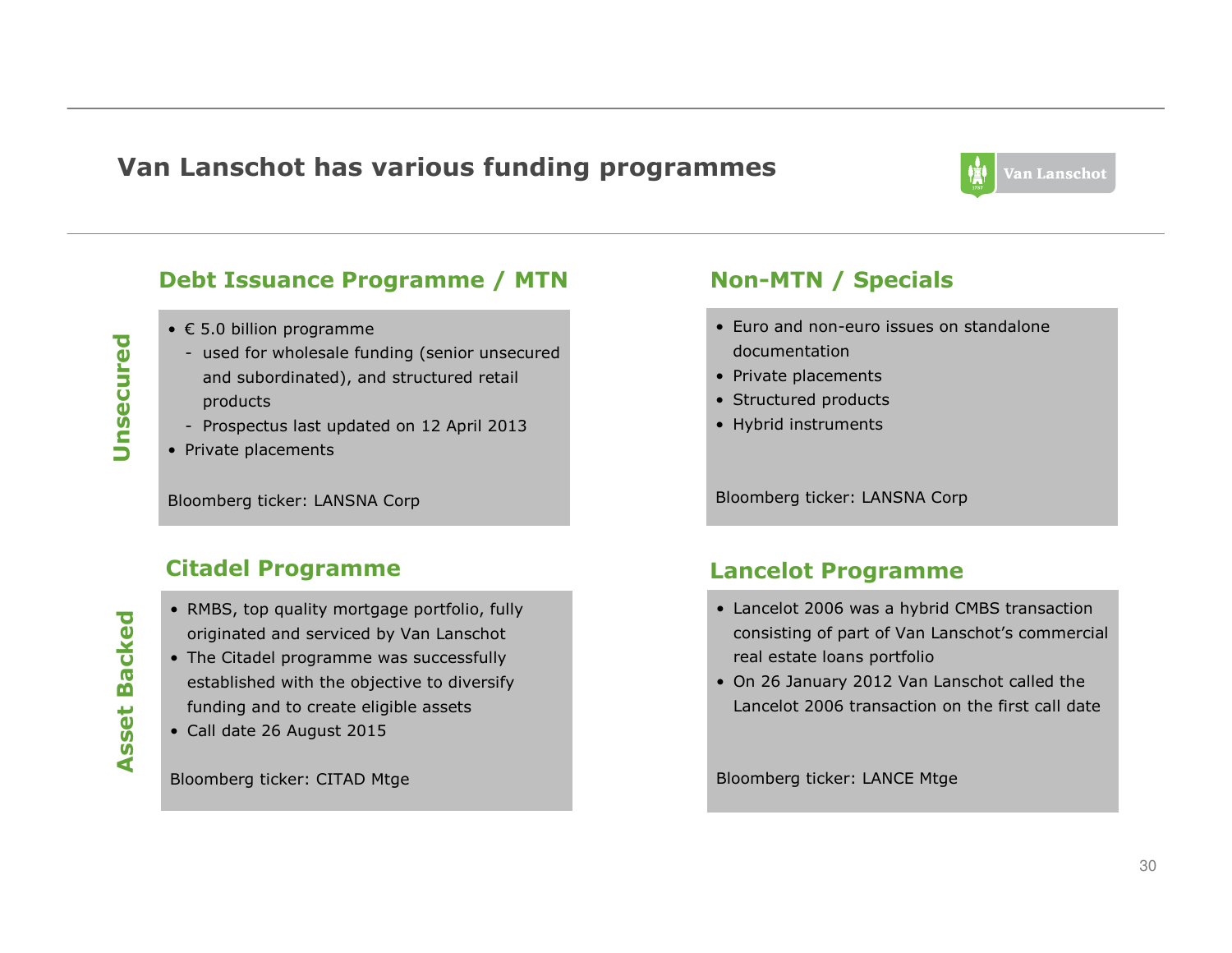#### Van Lanschot has solid access to the wholesale markets



Strong funding position based on stable level of bond issuance

#### Long-term funding raised in 2011, 2012 and 2013:

- Wholesale market issues:
	- April 2013 Re-offering of € 750 million Citadel 2010-II A-notes
	- Oct 2012 Issue of  $€ 500$  million 4-year fixed coupon senior unsecured notes
	- Sep 2012 Issue of CHF 250 million 3.5-year fixed coupon senior • Sep 2012 unsecured notes
	- Jul/Aug 2012 Private placement of approx. € 153 million Citadel  $2010 + 10 = 2010$ • Jul/Aug 2012 2010-I A-notes
	- Apr 2012 Issue of € 135 million 7-year fixed coupon senior<br>UPSOCUTED potes • Apr 2012 unsecured notes
	- Apr 2011 Issue of 3-year senior unsecured bonds to<br>institutional investors for 6,500 million • Apr 2011 institutional investors for € <sup>500</sup> million
	- Apr 2011 Issue of approx.  $€$  65 million of Trigger Notes with a three year term
	- May 2011 Issue of Floored Floater for approx.  $\epsilon$  90 million with  $\epsilon$ • May 2011 a ten year term
- Eligible assets:
	- Jan 2011
- Closing of Citadel 2011-I,  $\epsilon$  1.5 billion (€ 324 million Class A1 and € 801 million Class A2 notes / ECB eligible)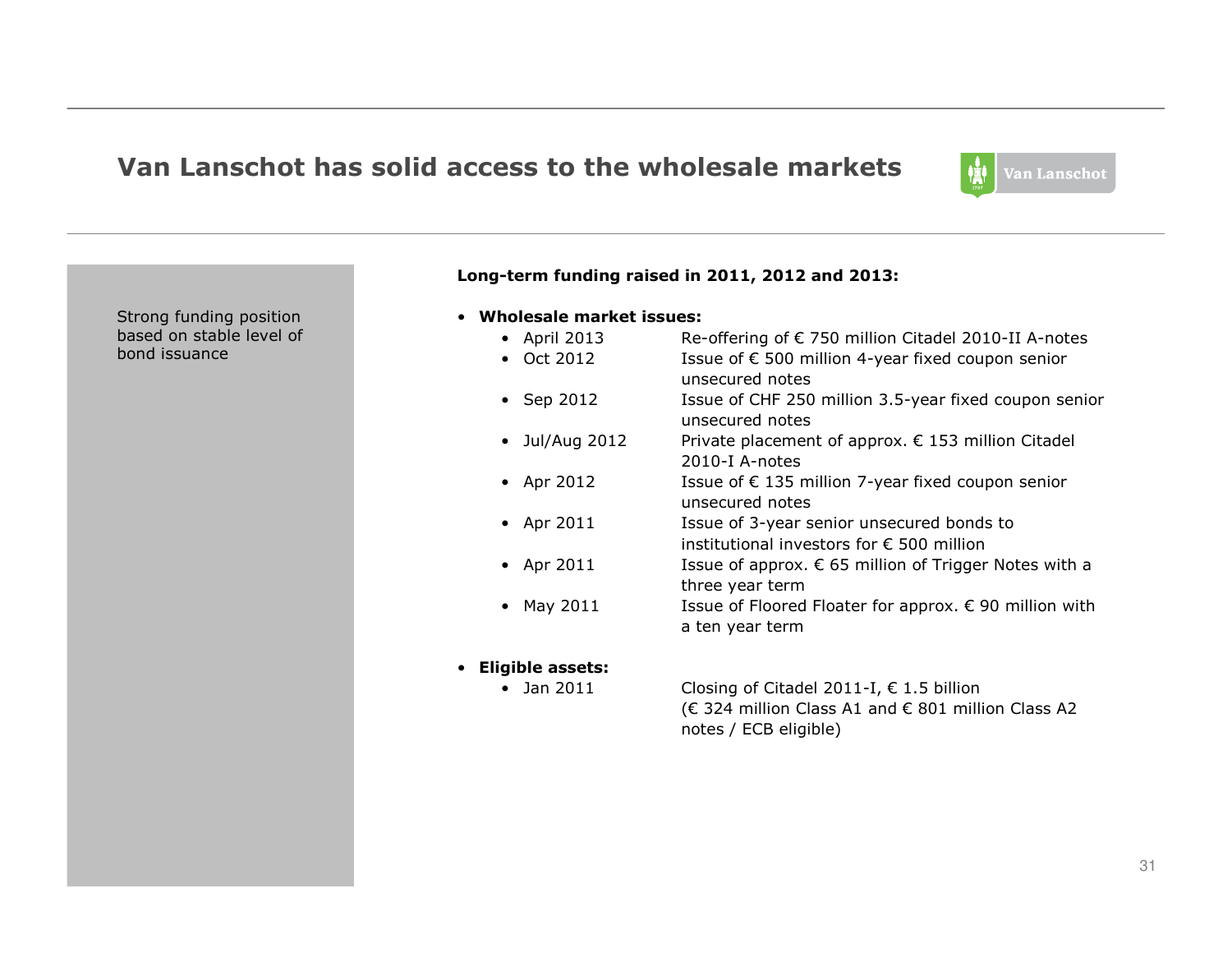### Comfortable funding diversification across maturitiesand instruments types



Wholesale funding is welldiversified in terms of maturity

Successful in raising funds in wholesale markets in 2011,2012 and 2013

#### Basel III

- ICR · - LCR > 100%<br>- NSFR > 100<sup>。</sup>
- 
- NSFR > 100% Leverage > 3%



#### Capital market funding: maturity vs issuance (€ million)

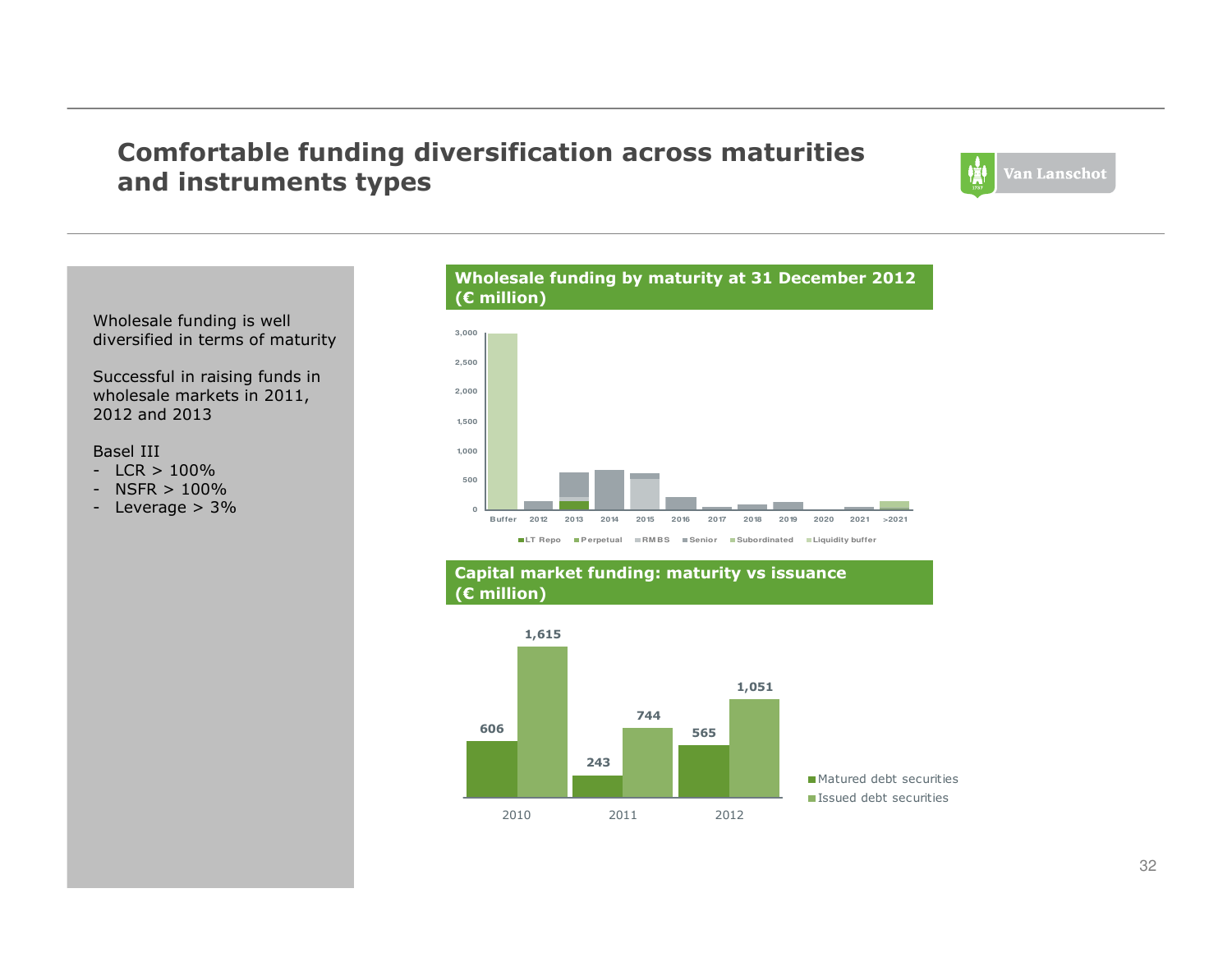### Contacts at Van Lanschot



| <b>Constant Korthout</b>          | <b>Geraldine Bakker - Grier</b> | <b>Erik Bongaerts</b>       |
|-----------------------------------|---------------------------------|-----------------------------|
| (CFRO)                            | (Manager Investor Relations)    | (Director Treasury)         |
| +31 73 548 33 99                  | +31 73 548 33 50                | +31 73 548 83 10            |
| constant.korthout@vanlanschot.com | g.a.m.bakker@vanlanschot.com    | e.bongaerts@vanlanschot.com |